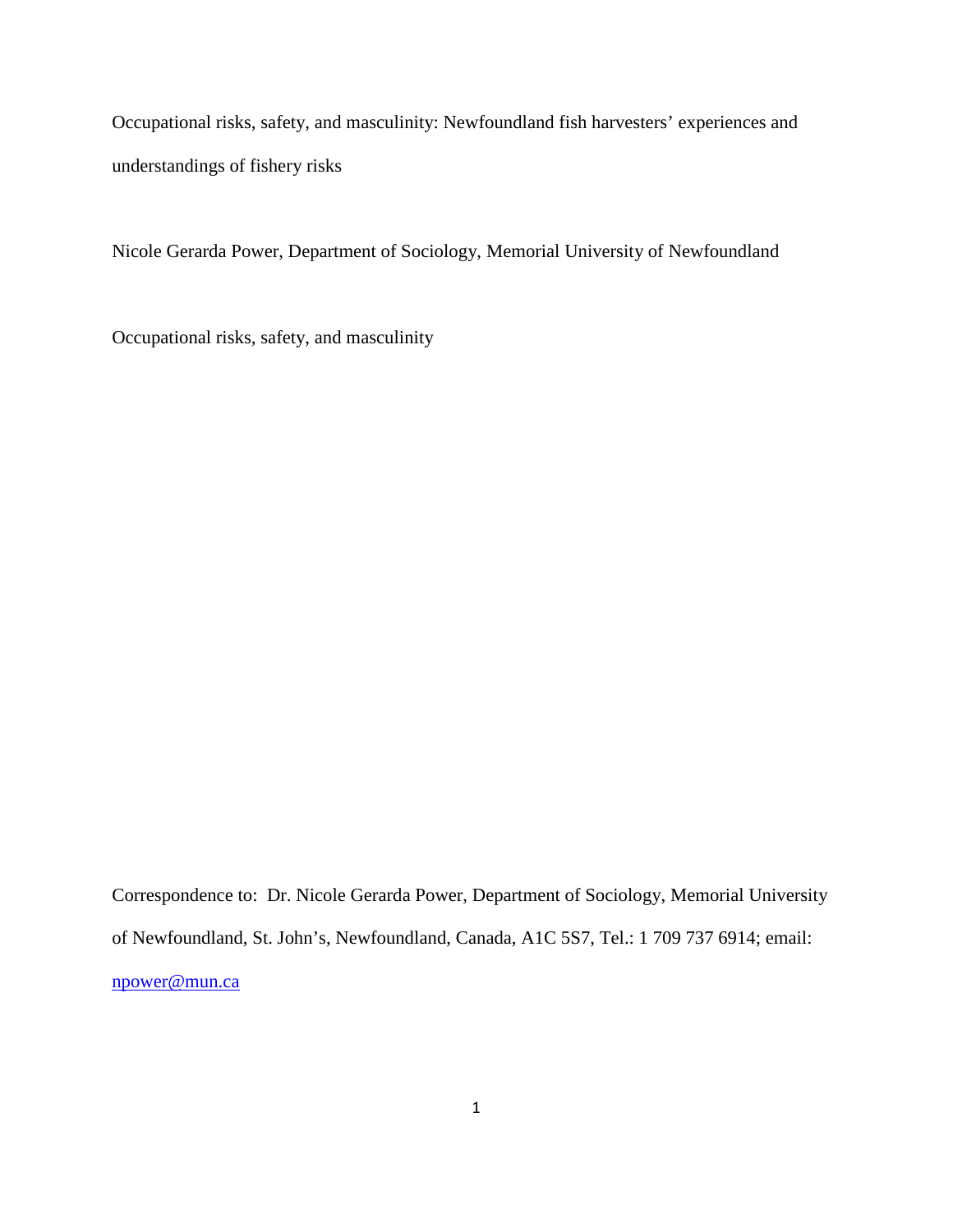Occupational risks, safety, and masculinity: Newfoundland fish harvesters' experiences and understandings of fishery risks

#### Abstract

There is no single, objective place from which to assess risk and the best way to assess and minimize risk is through seeking input from a variety of different knowledge agents focusing on different sources and dimensions of risk and using multiple methodologies. In this paper, I draw on Wynne's work on constructivist-realism and on the feminist literature on masculinity to examine fish harvesters' understandings and experiences of risk and safety in the province of Newfoundland and Labrador on Canada's east coast. Using data drawn from focus groups, phone interviews and particularly from individual boat tours with Newfoundland fish harvesters, I argue that their understandings and practices of risk and safety are *dynamic* and that this dynamism reflects the intersection of everyday requirements to get the job done in what are often uncertain and constrained circumstances associated with the interacting and changing regulatory, industrial and environmental contexts in which this work is done. From this perspective, while quantifying fisheries risks in terms of fatality, accident or Search and Rescue incident rates is important, the inclusion of fish harvesters' experiences and related safety knowledge in research and policy-development designed to reduce risk is imperative. The view from the deck of the vessel, fish harvesters' experiences on the water, not only informs their observations and interpretations of risk but offers potential insights into risk and into expert claims about risk that should be taken into account when trying to understand fishing risk and improve safety.

2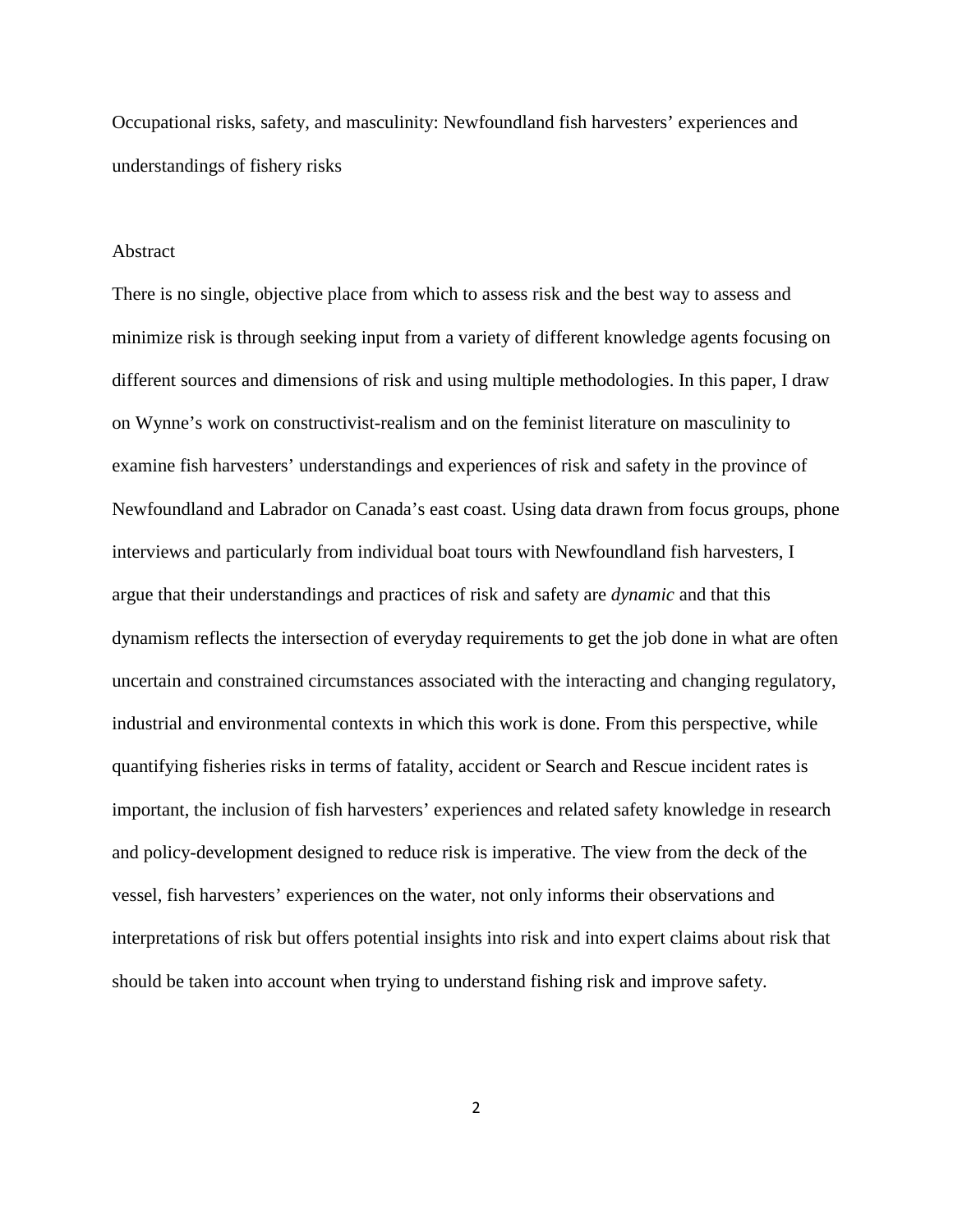Occupational risks, safety, and masculinity: Newfoundland fish harvesters' experiences and understandings of fishery risks

#### Introduction

National fatality, injury and accident rates indicate that fishing is one of the most dangerous occupations (Petursdottir *et al*., 2001: p. 1-4). There is a growing body of international literature describing the extent, severity and causes of occupational health and safety (OHS) risks associated with fishing work (Binkley, 1995; Guernsey, 1999; Jenson *et al*., 2005; Jensen *et al*., 1996; Jenson, 1996; McDonald & Kucera, 2007; Murray & Dolomount, 1994, 1995; Murray *et al.,* 1997; Petursdottir *et al*., 2001; Pelot, 2000; Poggie & Pollnac, 1997; Pollnac *et al*., 1995; Wiseman *et al*., 2000). Research on fishing safety spans several disciplines and is often completed in collaboration with government and industry associations. As a result, the approaches to and conceptualisations of risk found in the literature are varied. A substantial proportion treats risk as objective, unproblematic and scientifically determined. In this literature, risk is measured by counting Search and Rescue incidents, fatalities, vessel sinkings, accidents and injuries (Windle *et al*., submitted). This quantitative approach to the analysis of risk reflects the dominance of particular disciplines, especially engineering and naval architecture, and government agencies responsible for monitoring and promoting fishing safety. In this segment of the literature on fishing safety, concerns about the reliability of risk estimates tend to focus on issues related to gaps in administrative data and problems with underreporting (Bena *et al*., 2004; Jenson *et al*., 2005; Wiseman *et al*., 2000: p. 9-10). The usual measures prescribed in this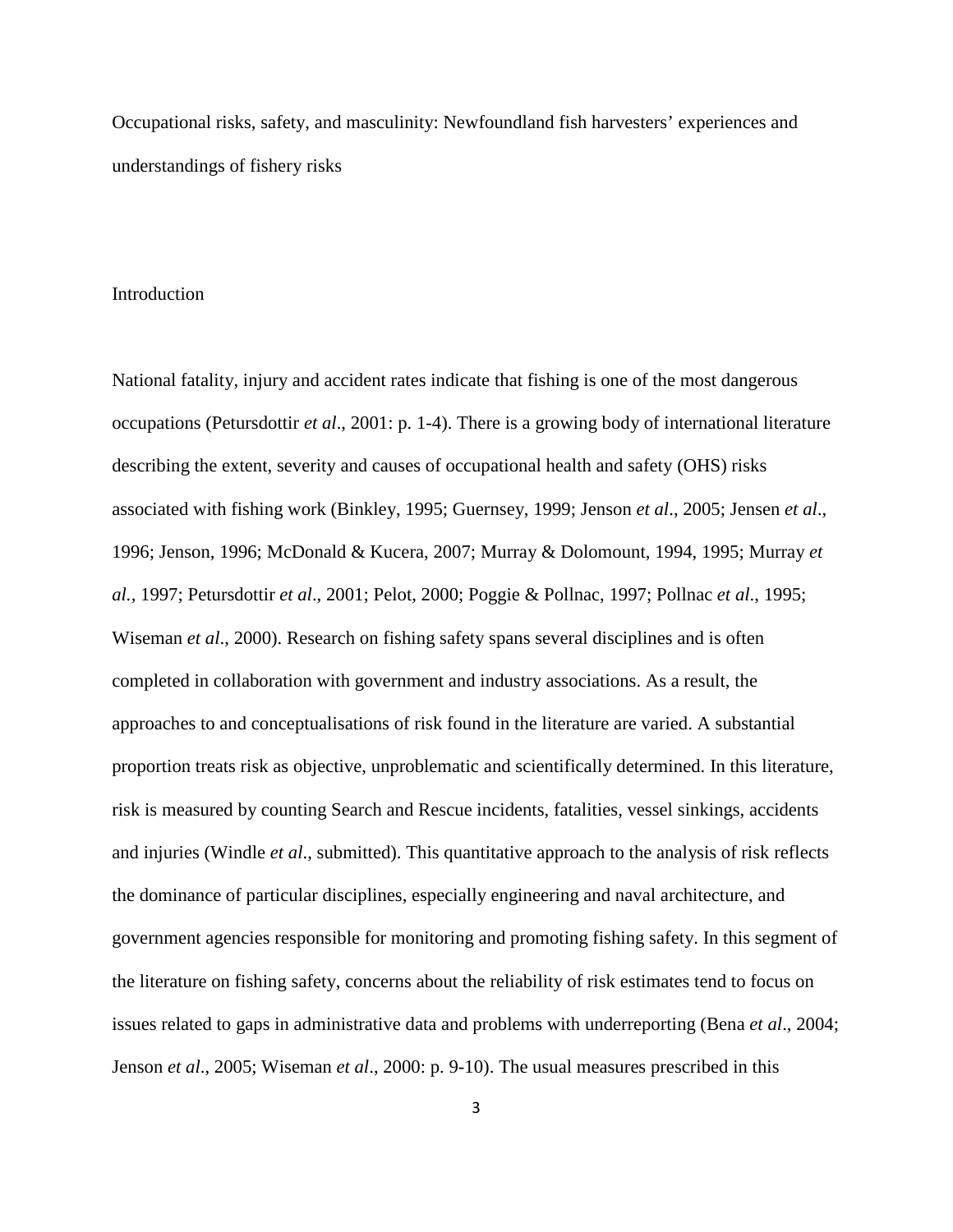literature for reducing risk include technological and regulatory fixes aimed at the vessel or the individual and designed to reduce the effects of human error (Petursdottir *et al*., 2001; Van Noy, 1995).

Another segment of the fishing safety and risk literature largely carried out by social scientists focuses on fish harvesters' perceptions of risk and attitudes about safety (Murray & Dolomount, 1994, 1995; Murray *et al*., 1997; Poggie & Pollnac, 1997; Pollnac *et al*., 1995). In their work on commercial fish harvesters in New England, for example, Pollnac *et al*. (1995: p. 154) argue that the "psycho-cultural strategy of denial and trivialization of danger is adaptive among fishermen by reducing stress and anxiety and allowing them to make a living in a dangerous occupation ... At the same time, they are creating an unrealistic long-term mental environment for themselves in which real dangers are not being adequately addressed" (see also Poggie & Pollnac, 1997). The perceptions of risk literature draws attention to the existence of different ways of knowing and thinking about risk within fisheries – expert-scientific knowledge and lay perceptions. It tends to focus on the gap between fish harvesters' perceptions of risk and the real, objective risk identified by experts, as well as the disjuncture between what harvesters know about risk and safety and how they behave.

Other risk researchers, primarily outside of fisheries, have challenged the equation of expert knowledge with real, objective risk. Wynne, for example, argues that "[r]isk has become the form of public discourse through which public meaning is given to technology and innovation, as defined in institutional discourses such as government, media, legal and commercial, all deriving from the scientific" (2002: p. 460). In other words, there are multiple ways of understanding risk,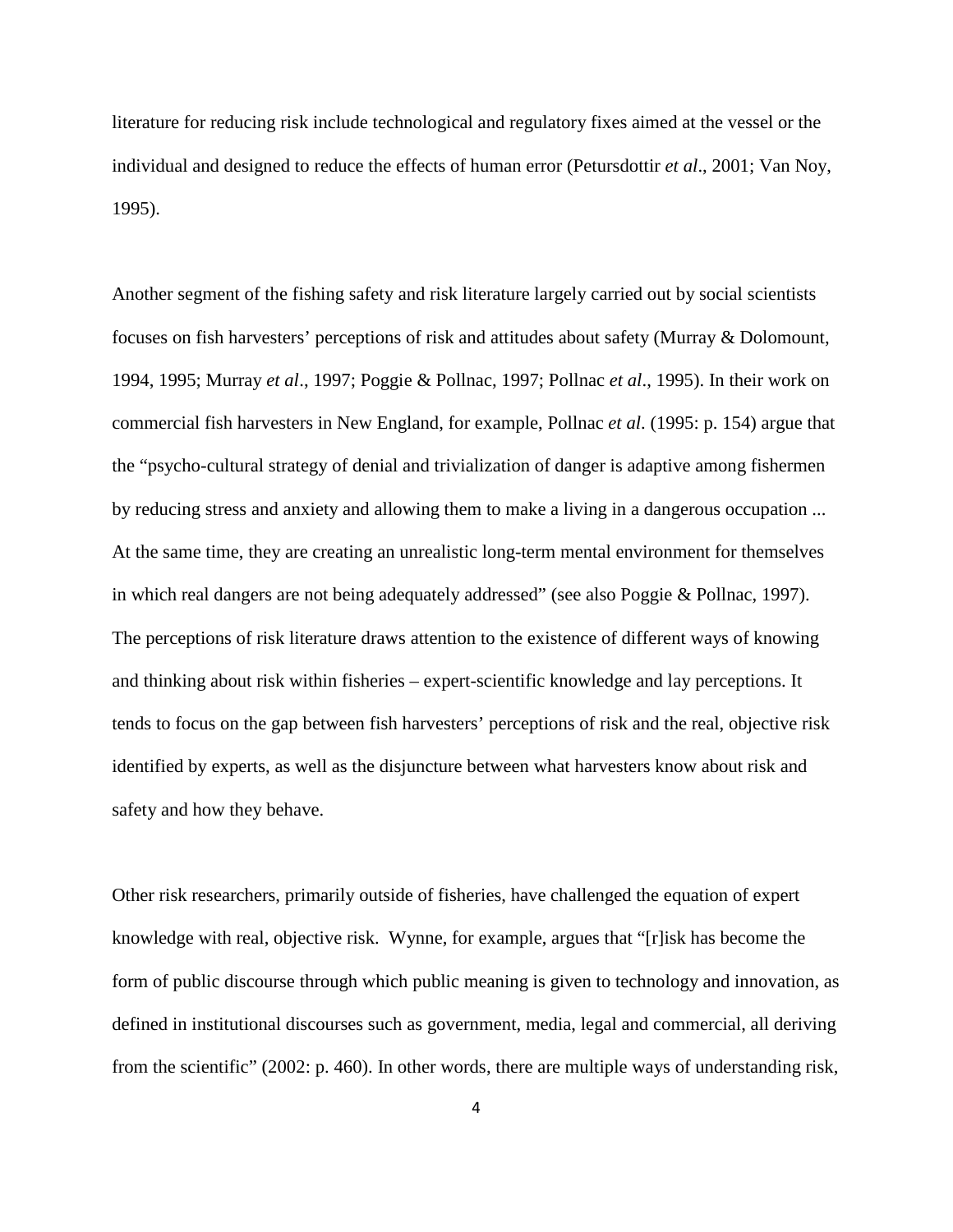but expert, scientific knowledge is hegemonic among these different knowledge systems and this status, as much as its superiority over lay knowledge, underlies its acceptance as truth. As argued in research on traditional or local knowledge (see, for example, Haggan *et al*., 2007) the hegemonic status of research by safety experts may be marginalizing and masking important insights about safety and risk available from other sources including the observations and experiences of fish harvesters. From the perspective of Wynne and others, avoiding this potential pitfall requires a "de-privileging" of hegemonic knowledges and risk constructions.

This paper assumes that, like the notion of risk itself, all knowledge (lay and expert) is socially and culturally constructed (Tulloch & Lupton, 2003: p. 1; Zinn, 2004: p. 5) as well as, perhaps particularly in the cases of fisheries, being mediated by ecology. It is, in other words, a socialecological product mediated by the history, location and experiences of the knower (Dolan *et al*., 2005: p.2). Constructionist positions are often taken to be the opposite of realist approaches. However, Wynne (2002: p.462) suggests that this is a false dualism. Rather, he calls for "constructivist-realism," an approach that opens space for more nuanced and comprehensive understandings of the "real." He argues,

[p]hysical reality still courses through these contending and overtly less determinate representations and meanings, but different versions of reality are not only competing in the sense of claiming or denying the reality of an element of nature. They may also be making conflicting claims that a real element is more salient once one gives the issue a particular meaning. The same natural reality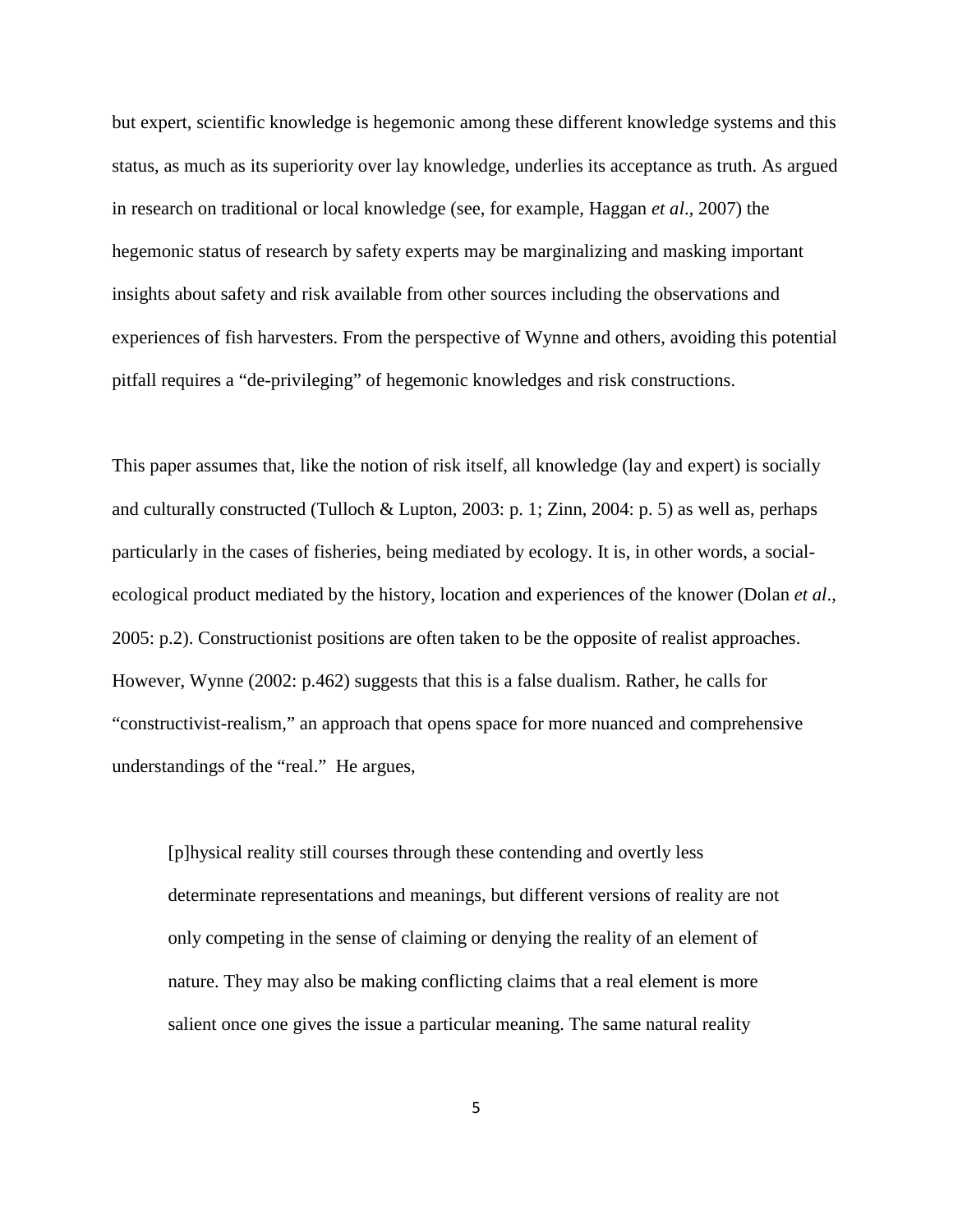thus shows up differently, depending on the intersections it is given with human questions and commitments (Wynne, 2002: p.462).

From this perspective, expert-scientific risk knowledge does not reflect *only* an "objective" reality and is not the *only* way of getting at "the real." It is, instead, the hegemonic way of talking about, identifying and managing risk and safety used by governing agencies and reflects the social-cultural dynamics of those agencies. Using a constructivist-realist approach, we can interpret the differences between experts' and fish harvesters' ways of identifying and understanding risks as reflecting differences in when, where and how they observe their world and in the way they interpret those observations. The view from the deck of the vessel, fish harvesters' experiences on the water, not only informs their observations and interpretations of risk but offers potential insights into risk and into expert claims about risk that should be taken into account when trying to understand fishing risk and improve safety.

There is no single, objective place from which to assess risk and the best way to assess and minimize risk is through interdisciplinary and intersectoral approaches, seeking input from a variety of different knowledge agents focusing on different sources and dimensions of risk and using multiple methodologies. In this paper, I draw on Wynne's work on constructivist-realism and on the feminist literature on masculinity to examine fish harvesters' understandings and experiences of risk and safety in the province of Newfoundland and Labrador on Canada's east coast. Using data drawn from focus groups, phone interviews and particularly from individual boat tours with Newfoundland fish harvesters, I argue that their understandings and practices of risk and safety are *dynamic* and that this dynamism reflects the intersection of everyday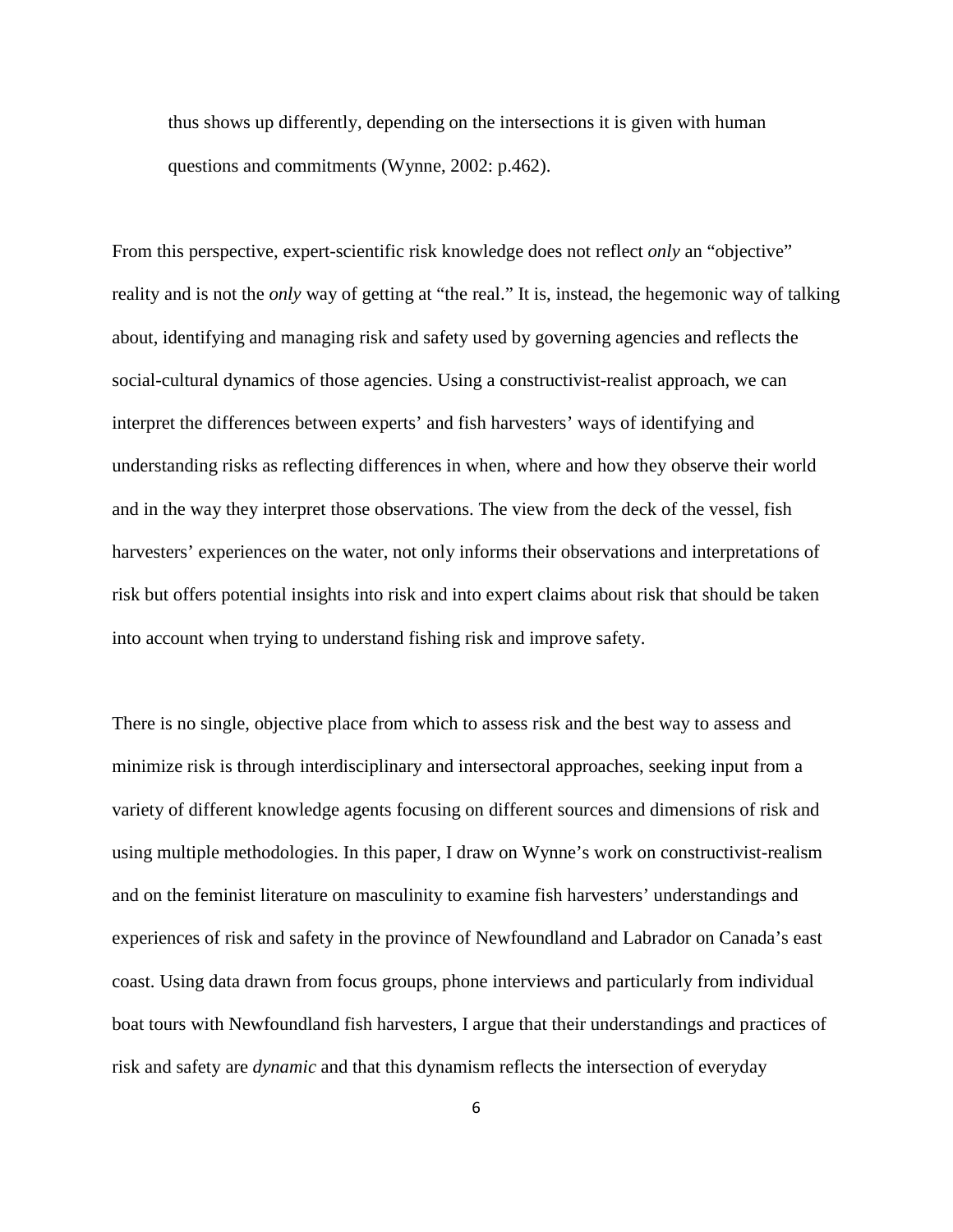requirements to get the job done in what are often uncertain and constrained circumstances associated with the interacting and changing regulatory, industrial and environmental contexts in which this work is done. From this perspective, while quantifying fisheries risks in terms of fatality, accident or Search and Rescue incident rates is important, the inclusion of fish harvesters' experiences and related safety knowledge in research and policy-development designed to reduce risk is imperative. This approach is also a means to promote understanding and awareness among those including harvesters, safety experts and policy–makers with an interest in minimizing risk through co-management of safety.

I also argue that harvesters' knowledge, experience and responses to dynamic environments are mediated by the ways in which gender structures fisheries work and its cultural meanings for men. This kind of gendered approach is conspicuously absent from much of the research on occupational health and safety, including fishing safety, and risk (see Stella, 1996 for an exception). With some notable exceptions, namely recent case studies in the construction (Iacuone, 2005; Paap, 2003) and mining (Somerville & Abrahamsson, 2003) industries, the occupational health and safety literature tends to ignore gender or assume a male subject (Messing, 1998). In the wider literature on risk, where it appears, gender is treated as a variable mediating risk perceptions or preferences (see Finucane *et al*., 2000; Gustafson, 1998).

Masculinity is not only, if it is at all, simply a personality trait that causes risk-taking behaviour or shapes risk perception. The story is more complex than this. Gender is a way of ordering social practice in relation to reproduction at the individual, interactional, symbolic and institutional levels, and it does so in ways that reflect and reproduce patriarchal ideologies and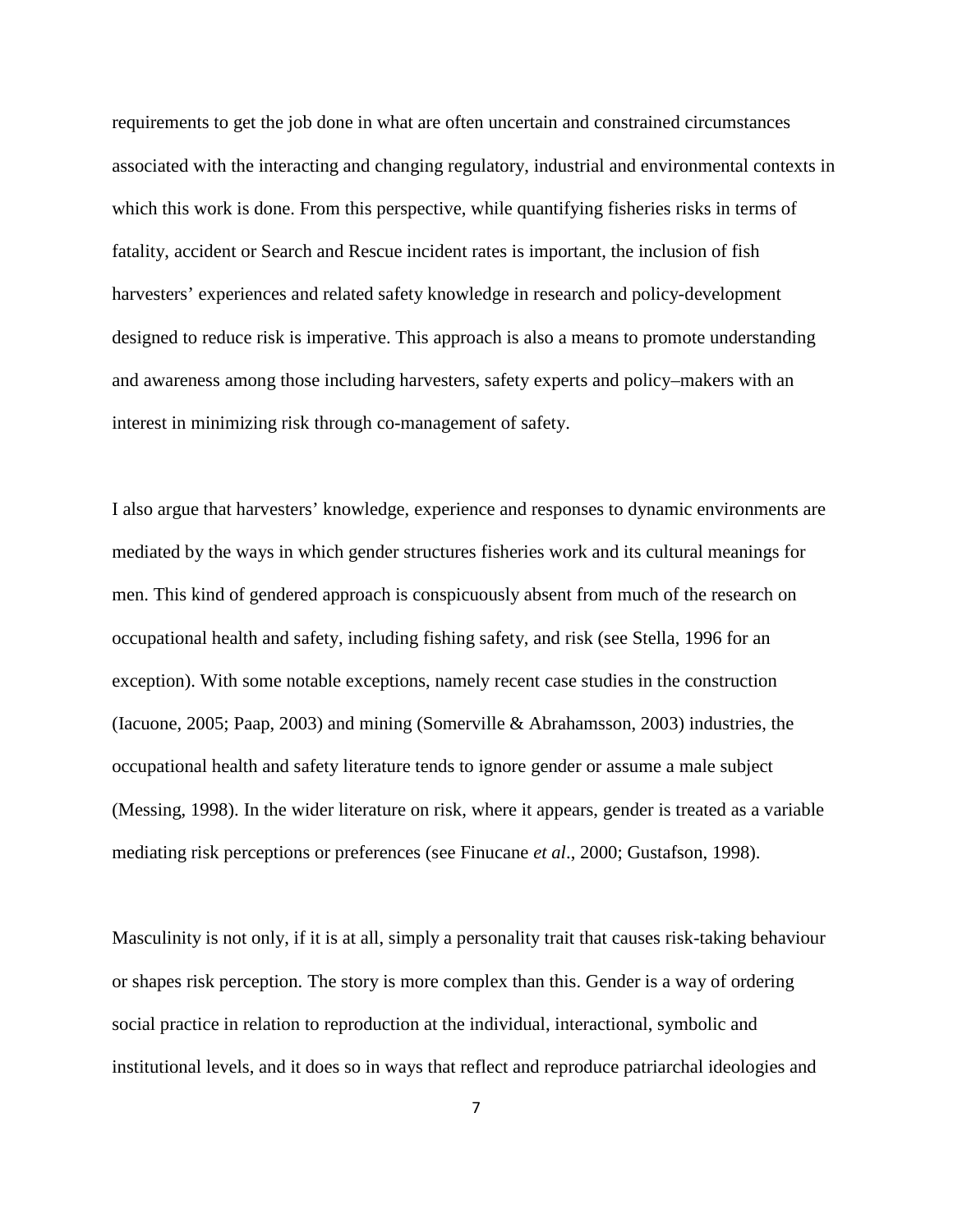structures (Connell, 1995: p. 71-3). From this perspective, masculinities and femininities are historically- and culturally-specific places in gender relations – places that are different and unequal -- that organise divisions of labour; shape access to wealth, resources and power; inform bodily practices; and order symbolic representations, values and meanings (Connell 1995, p. 71; Kimmel, 2001, p.21). One's place within gender relations has implications for the acquisition of knowledge and for how risk is interpreted and experienced.

## Methods

l

These findings derive from an analysis of data collected in one component of a multi-layered, multidisciplinary project on fishing safety carried out by researchers through SafetyNet. [1](#page-7-0) The project data I present here were collected for the Perceptions of Risk component of this larger

<span id="page-7-0"></span><sup>1</sup> This research was funded by the Canadian Institutes of Health Research Grant CAHR-43269 through SafetyNet, a Community Research Alliance on Health and Safety in Marine and Coastal Work based at Memorial University in St. John's, Newfoundland and Labrador, Canada. Funding was also provided by Memorial University, the Newfoundland and Labrador Centre for Applied Health Research, and the National Search and Rescue Secretariat New Initiatives Fund. Community collaborators George Chafe representing the Small Fishing Vessel Safety Committee, Mark Dolomount representing the Professional Fish Harvesters Certification Board, and Graham Small representing the Offshore Safety and Survival Centre, Marine Institute provided input into the design of the research and helped recruit participants. I would like to thank Dr.'s Barbara Neis and Marian Binkley for their input into the design and conduct of this research. Barbara Neis also reviewed earlier drafts of this paper and provided useful comments. Sandra Brennan, a masters student in Sociology and research assistants Nancy Leawood, Melissa Kennedy and Julie Matthews helped with data collection, data entry and data analysis. Dr. Michael Murray provided useful input during early phases of the research. Ethics clearance for this research was provided by the Human Investigations Committee at Memorial University and the Human Research Ethics Board at Dalhousie University.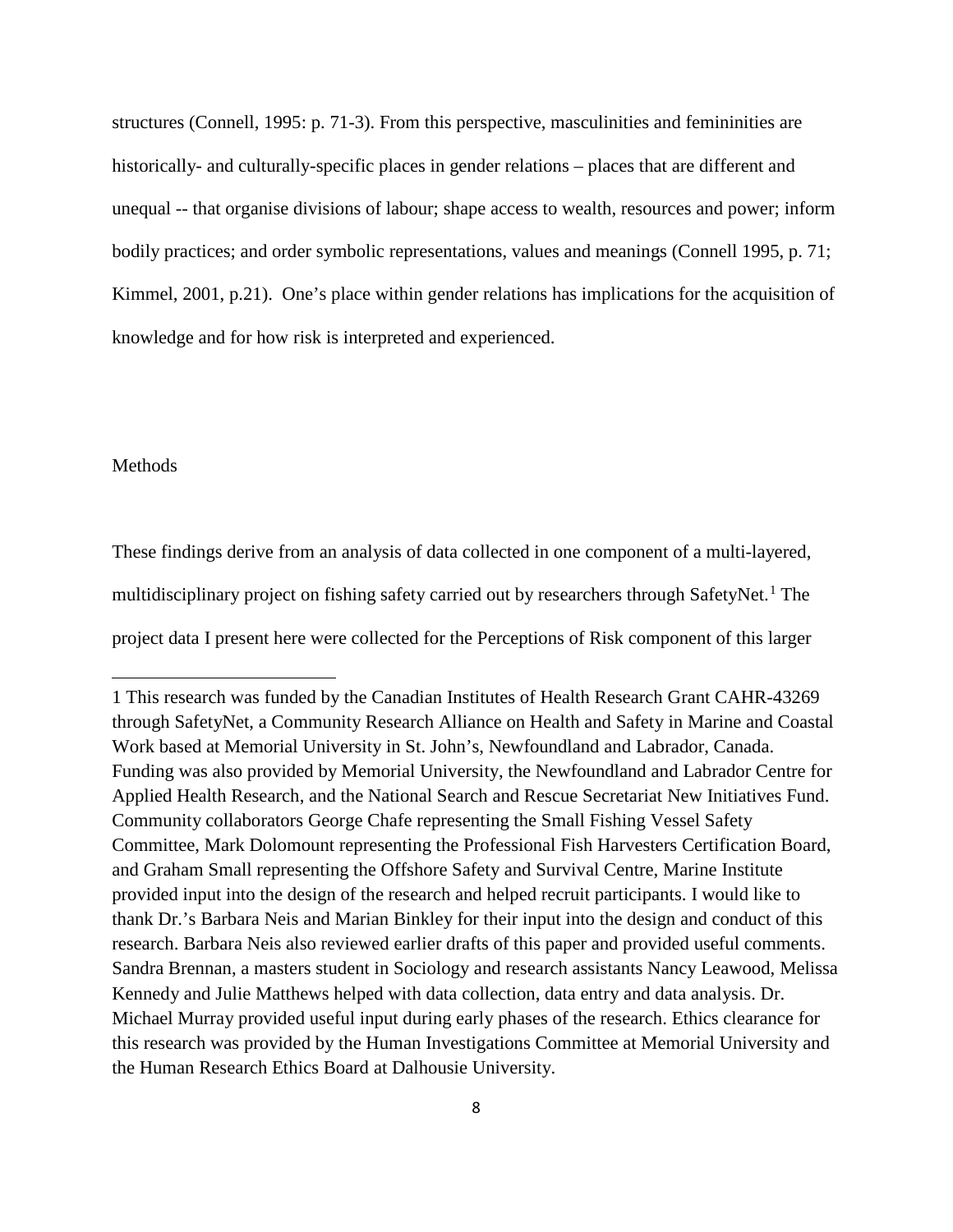project. The main objective of the Perceptions of Risk component were to document Newfoundland fish harvesters' experiences and understandings of fishery risks in a decade of environmental and industrial restructuring after the closure of Newfoundland's groundfish fisheries in the early 1990s (Dolan *et al*., 2005), including their views on the effectiveness of safety initiatives introduced as part of a professionalization program introduced in the 1990s and in an effort to reduce risk in the under 65 foot vessel sectors.<sup>[2](#page-8-0)</sup>

The Perceptions of Risk component used a mixed methods approach including focus groups, phone interviews and boat tours. Recruitment to the focus groups began with a list of names of fish harvesters involved in the professionalization program, many of whom instructed safety courses in different areas of Newfoundland, provided by the Professional Fish Harvesters Certification Board (PFHCB). We contacted these fish harvesters and they provided names and contact information for harvesters in their areas who they thought would be interested in participating. The latter were contacted and those we were able to reach were invited to participate in a focus group in their area. The focus groups took place between March 2003 and December 2004. Sessions lasted between two and a half and three hours. Participants were asked to complete a voluntary, short, self-administered demographic questionnaire. Focus group sessions followed an agenda of discussion topics distributed to participants at the start of the focus group. Sessions were audio-taped, transcribed and transcripts were analysed using NVivo qualitative software.

 $\overline{\phantom{a}}$ 

<span id="page-8-0"></span><sup>&</sup>lt;sup>2</sup> The report providing a general report of the findings from the overall SafeCatch project is available on the SafetyNet website <http://www.safetynet.mun.ca/pdfs/POR.pdf> .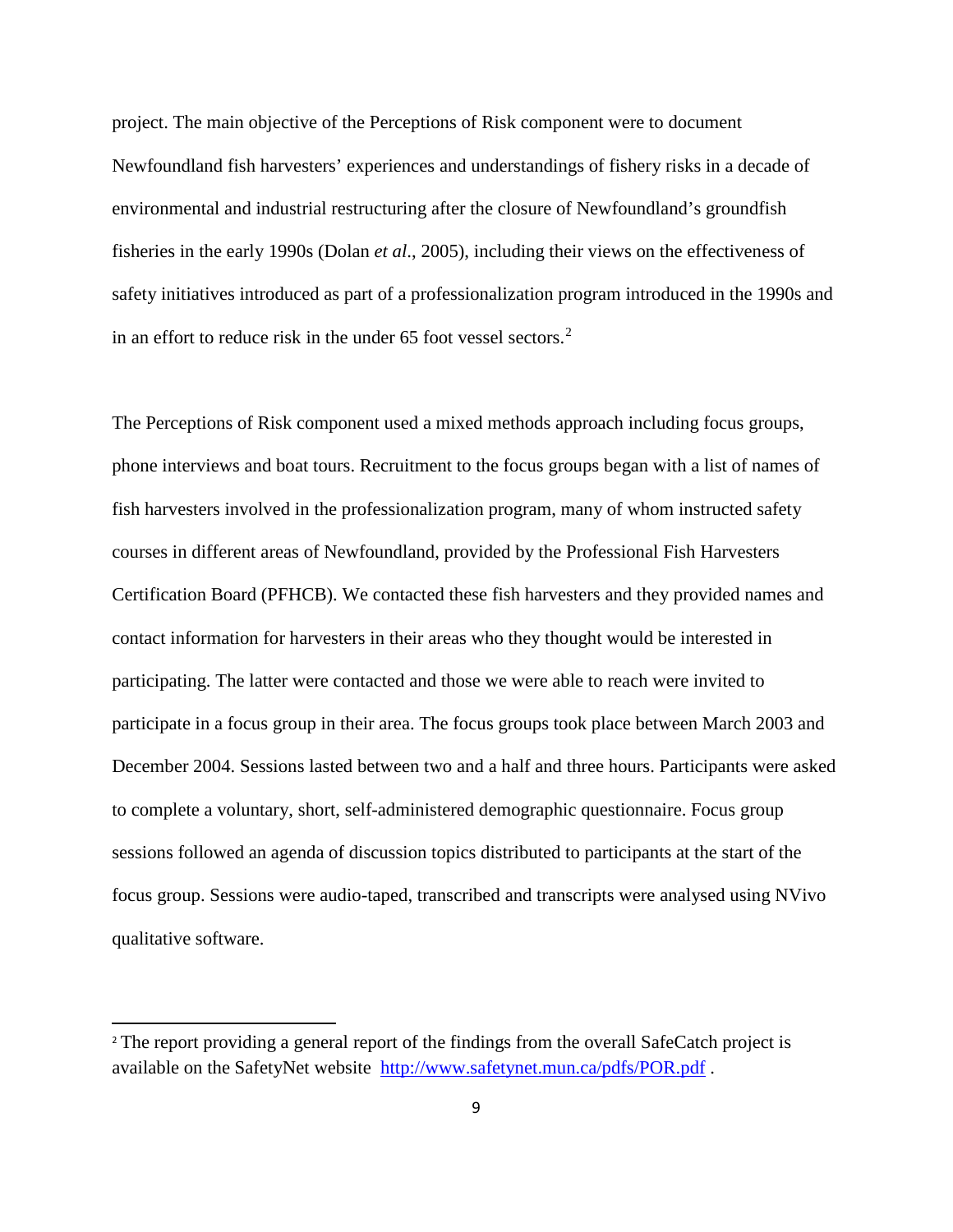A total of 17 focus groups were completed involving 94 fish harvesters (83 men and 11 women) from the island portion of the province. Participants ranged in age from 23 to 65 years and the average age was 44 years. The average age when participants had started fishing commercially was 20 years but was much higher for women at 31 years. These harvesters were predominantly from the under 35 foot and 35-65 foot sectors. Snow crab, groundfish, herring, and lobster were the most widely reported species fished by participants. Sixty-eight harvesters reported current involvement in the inshore fishery and 44 in the longliner fishery. Seventy-one respondents had taken formal fishery training courses. At least 65 were skippers, and 68 reported having core status. In terms of professionalisation designations, 64 identified as level II, five as level I, and five as apprentice. Among the 11 women participants only one had core status and only four had level II status.

The phone interview schedule was developed drawing on insights from the focus groups and on survey questionnaires used in earlier, similar research on fish harvesters' perceptions of risk. Survey questions asked harvesters about their experiences fishing in 2004. The survey instrument was pre-tested and adjusted and was shortened after each pre-test. Our original goal was to survey a random sample of 100 professional fish harvesters stratified on the basis of region and on the basis of level of professional certification. To find our sample, we asked the PFHCB to generate a stratified random sample of 600 names from its list of professional fish harvesters, which includes all registered fish harvesters in Newfoundland. In the spring of 2005, the PFHCB mailed a package of information to each of these individuals containing information about the study, a letter of support from the PFHCB, a contact reply form and a stamped, selfaddressed envelope for those interested in participating. We received only 35 responses to this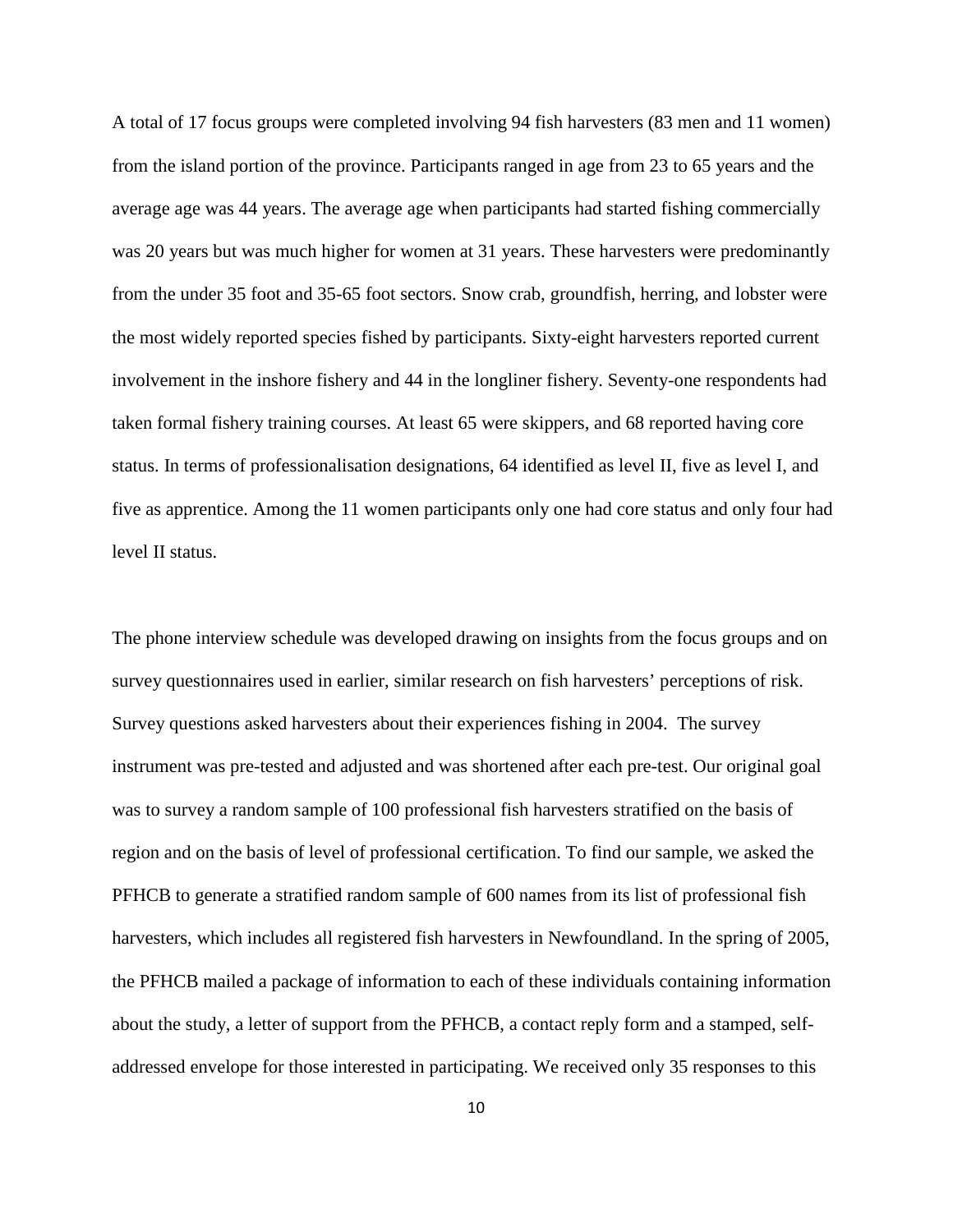initial mail-out and, from these, were able to complete 25 phone interviews. We attribute the low response rate to this initial request to turmoil in the industry that erupted in the snow crab fishery around the time of the mailout, and to the fact that the mailout took place after many harvesters were back fishing.

We attempted to increase our response rate for the survey by asking the PFHCB to send a second package of information to the same participants in September. We received 19 responses to this second mail-out and, from these, managed to complete 15 interviews. We also discussed the research during a radio interview with the host of the Canadian Broadcasting Corporation's *Fisheries Broadcast* during which we issued an invitation to harvesters to participate. This advertisement generated an additional three responses (calls to a secure, toll free line) and to the return of one more contact reply form from our original sample. In light of the overall low response rate to these multiple initiatives, we revisited the last few pre-test interviews we had conducted using a version of the survey instrument that was very close to the final version and, with the permission of three individuals, re-classified their interviews from pre-test to test interviews. Thus, our total number of completed surveys for this component is 46. This is not a large enough sample to generalize to the harvester population, but these lengthy surveys have provided a very important source of additional information for this component. The fish harvesters we interviewed by phone started fishing between the ages of 10 and 32 years (average of 16.8 years), and they ranged in age from 22 to 67 years (average of 47.4). Years fishing ranged: 4 had fished 15 years or less; 18 had fished between 15 and 29 years; and, 24 had fished for 30 years or longer. Forty-one percent of those surveyed had not graduated from high school. All 46 had received some formal training related to fishing ranging from a Basic Safety Training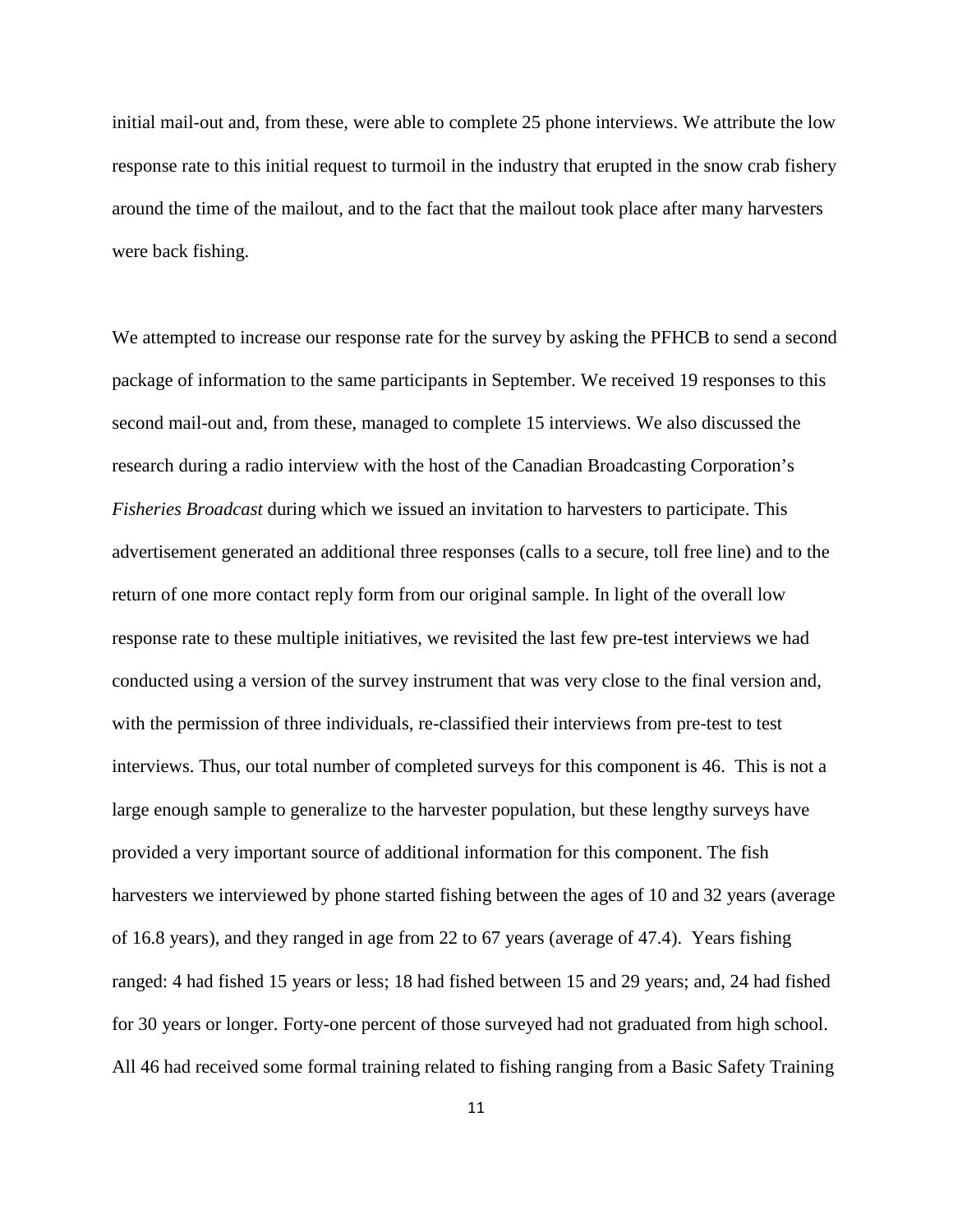course to qualifications in Marine Engineering or Marine Diesel Mechanics. Sixty-seven per cent of fish harvesters surveyed worked in the less than 35' sector and 32 had core status. Of the harvesters interviewed, 27 were skippers and the rest crew.

We also completed ten boat tours, seven on vessels under 35 feet in length and three on vessels measuring between 35 and 65 feet. The boat tours took place on harvesters' vessels, while docked, and combined qualitative interviews, with demonstrations, observation and a mapping exercise. During the boat tours harvesters were asked what they did to fish safely and to identify risky activities and their locations on the vessel. They were then asked to describe and, where possible, re-enact their strategies for dealing with them. Participants were asked to add details to a generic diagram of a vessel deck to make it match their workspace and to identify on the diagram places or tasks they perceived to be risky or dangerous. The resultant maps serve as visual representations of perceived workplace risks and were also used to illustrate steps they took to reduce risk. The mapping tool was adapted from an occupational health and safety research tool developed for industrial environments.[3](#page-11-0)

The focus groups enabled the collection of information related to the broad theme of fishing risk. This information provides valuable insights into the safety-related aspects of changes in fishing over the decade between the groundfish moratoria and the time of the research. Focus group discussions may trigger ideas and information that might be overlooked or forgotten in one-onone interviews but these data lack the depth of experience and information that can be derived

 $\overline{\phantom{a}}$ 

<span id="page-11-0"></span><sup>&</sup>lt;sup>3</sup> Thanks to Dorothy Wigmore for introducing Nicole Power to this methodology and to Dwayne White for designing the generic map of a fishing vessel deck used in the boat tours.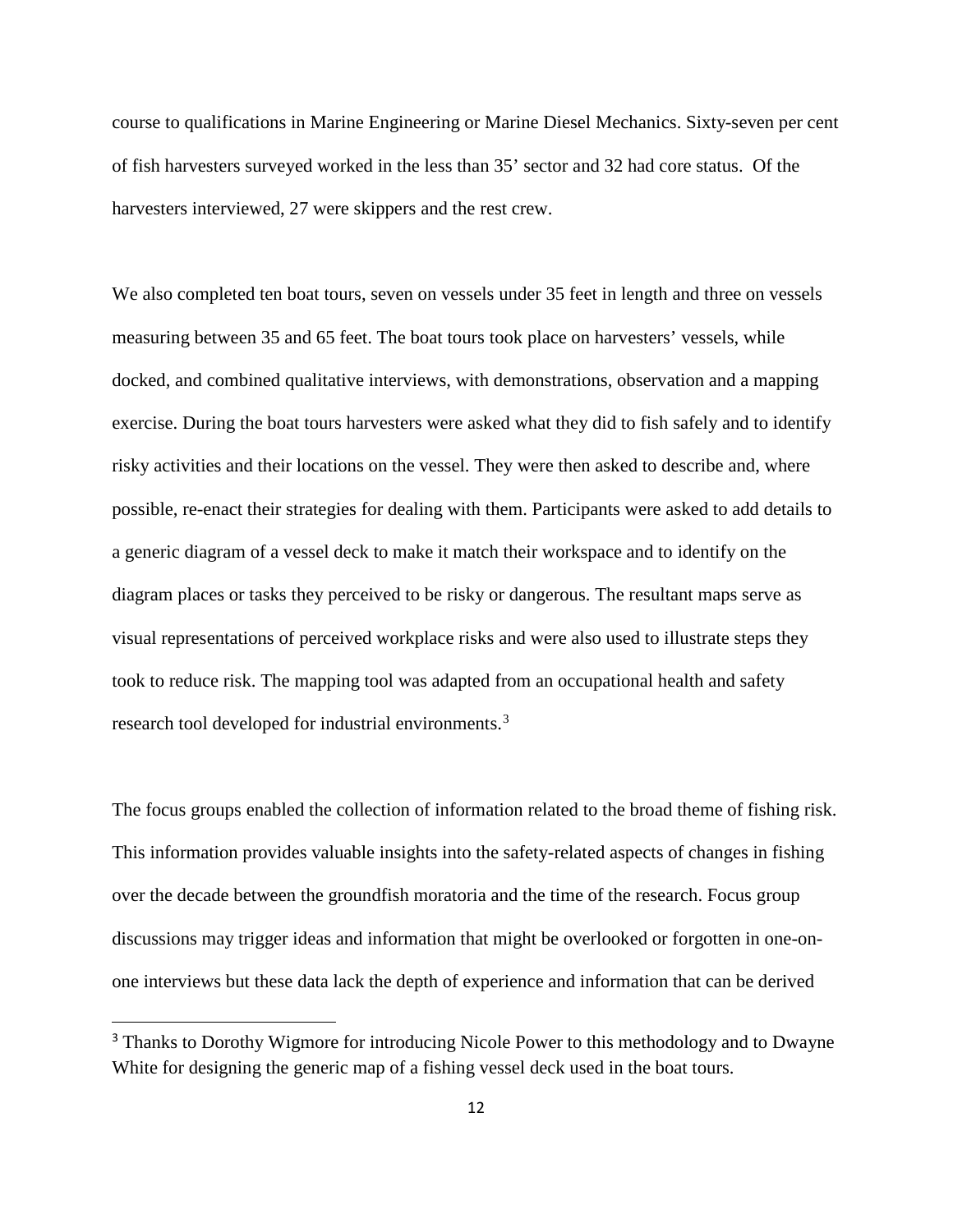from detailed one-on-one interviews. The semi-public nature of focus groups also, however, means some individuals will not speak openly about certain kinds of concerns or events. This is perhaps particularly true for crew members. The focus group data guided the design of the phone interview schedule. These were designed to test verbal, formal knowledge and, in this case, the generalizability of our findings by accessing more harvesters including some from regions where we were not able to hold focus groups. Neither the focus groups nor the phone interviews were, however, very good at accessing the experiential and embodied dimensions of work and risk. One of the goals of the boat tours was to move from a discussion organized mainly around perceived risks to one that included the strategies used by skippers and captains to keep themselves and their crew safe. The boat tours moved safety and risk discussions on to vessels and provided an opportunity for a small group of harvesters to act out certain activities and to map sources of risk as well as strategies for dealing with them thereby opening up new opportunities for discussion and exploration and reducing the chance of misunderstanding on the part of the researcher.

# Risk Knowledges in a Context of Change

Major environmental, policy and industrial shifts are radically altering Newfoundland's fisheries with important health consequences (Dolan *et al.*, 2005). With the collapse of the groundfish stocks and closure of these fisheries, there was an industrial shift in target species from cod to shellfish, especially snow crab, and from fleet with a substantial number of large-scale trawlers to one dominated almost exclusively by vessels less than 65 feet in length. Changes in fleet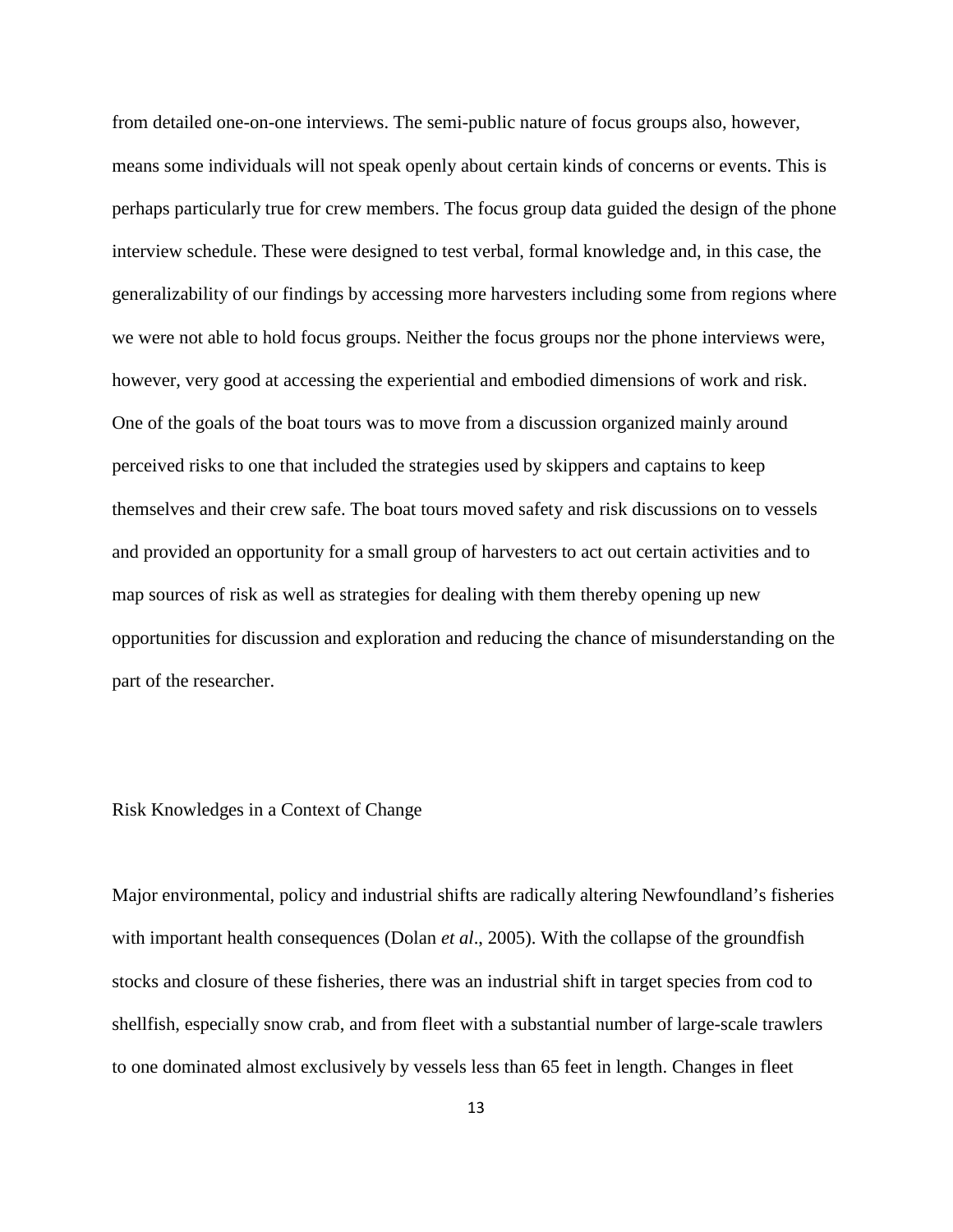structure and targeted species resulted in an increase in offshore activity in the under 65 foot sector associated with a shift from cod to snow crab and shrimp.

Fisheries management also changed in response to the groundfish collapses. There was a regulatory shift from Total Allowable Catches (TACs) and gear limitations for the smaller boat sector to Individual Quotas (IQs) that allocate quotas to individual enterprises or harvesters. At the level of practice, the owner-operator and fleet separation policies are being undermined as quotas are increasingly treated as property, bought and sold under the guise of so-called trust agreements (Praxis, 2005: p.35). Current "replacement license" policy allows the use of the license to be separated from its title, which in practice allows the purchaser – another fish harvester, a non-fish harvester or a company -- to use a license that is in a different name from that of the purchaser (Department of Fisheries and Oceans, 1996).

In 1997 the Department of Fisheries and Oceans instituted a targeted reclassification scheme that divides fish harvesters in the under 65 foot fleet into core and non-core categories. To limit capacity, there is exclusive membership in the core group, entry into which is through replacement and conditional on meeting prerequisites including having an enterprise and key licenses, and establishing attachment to and dependency on the fishery (Department of Fisheries and Oceans, 1996, 2001: p. 24). These categories are used to determine who gets what fisheries resources, with core fish harvesters having privileged access to replacement and new licenses and vessels. The core classification system is linked to the PFHCB's professional designation scheme. Together the PFHCB and the *Professional Fish Harvesters Act* have entrenched a set of criteria, including apprenticeship programs, formal training and experience requirements, to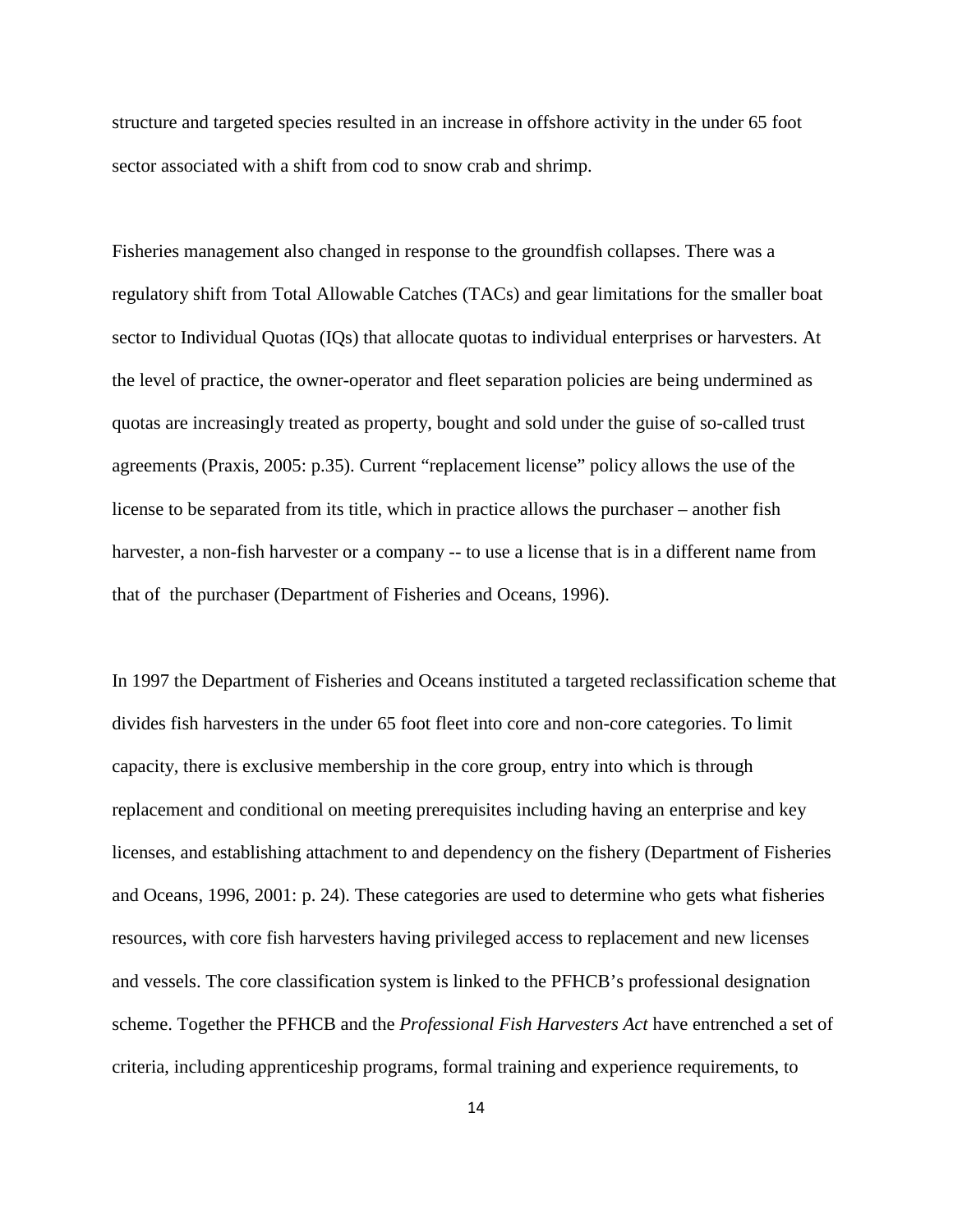determine fish harvesters' professionalisation status. Fish harvesters can move forward along the Board's gradient designations – from Apprentice Fish Harvester, to Level I**,** and finally to Level  $II$  – as they acquire formal training credits and sea time (PFHCB, 2007).

The PFHCB also plays an active role in the area of fishing safety. The PFHCB has an advisory role to direct safety policy. The Board also delivers a safety training course largely to its apprentices. This safety training course includes the Marine Emergency Duties A3 course, first aid and an introduction to safe fishing vessel operations and general seamanship and stability. At the federal level, Transport Canada has made mandatory for all fish harvesters the completion of a Marine Emergency Duties course by 2007. In addition to its focus on training individual fish harvesters, the regulatory response to safety has focused on mandatory safety equipment (based on vessel length and tonnage, and fishing distance from shore) and is aimed at minimising the risk of sinking, collisions, fire, and foundering. Combined the fishing safety regulations and training direct attention to survival and what to do when things go wrong with the boat.

The increased focus on safety in the <65 foot sectors in recent years is in part a response to government-funded research showing increased rates of SAR incidents and Worker Compensation claims in that sector that appear to be linked to environmental and industrial restructuring. In a review of SAR incidents between 1993 and 1999, Wiseman *et al.* (2000) identifies an increase in the annual number of incidents despite a decrease in the number of fishing vessels over the same period. He also noted a parallel trend between the number of SAR incidents and Worker Compensation claims. Pelot's (2000) longitudinal analysis of SAR incidents and fishing activity in the same period shows that while inshore fishing areas had low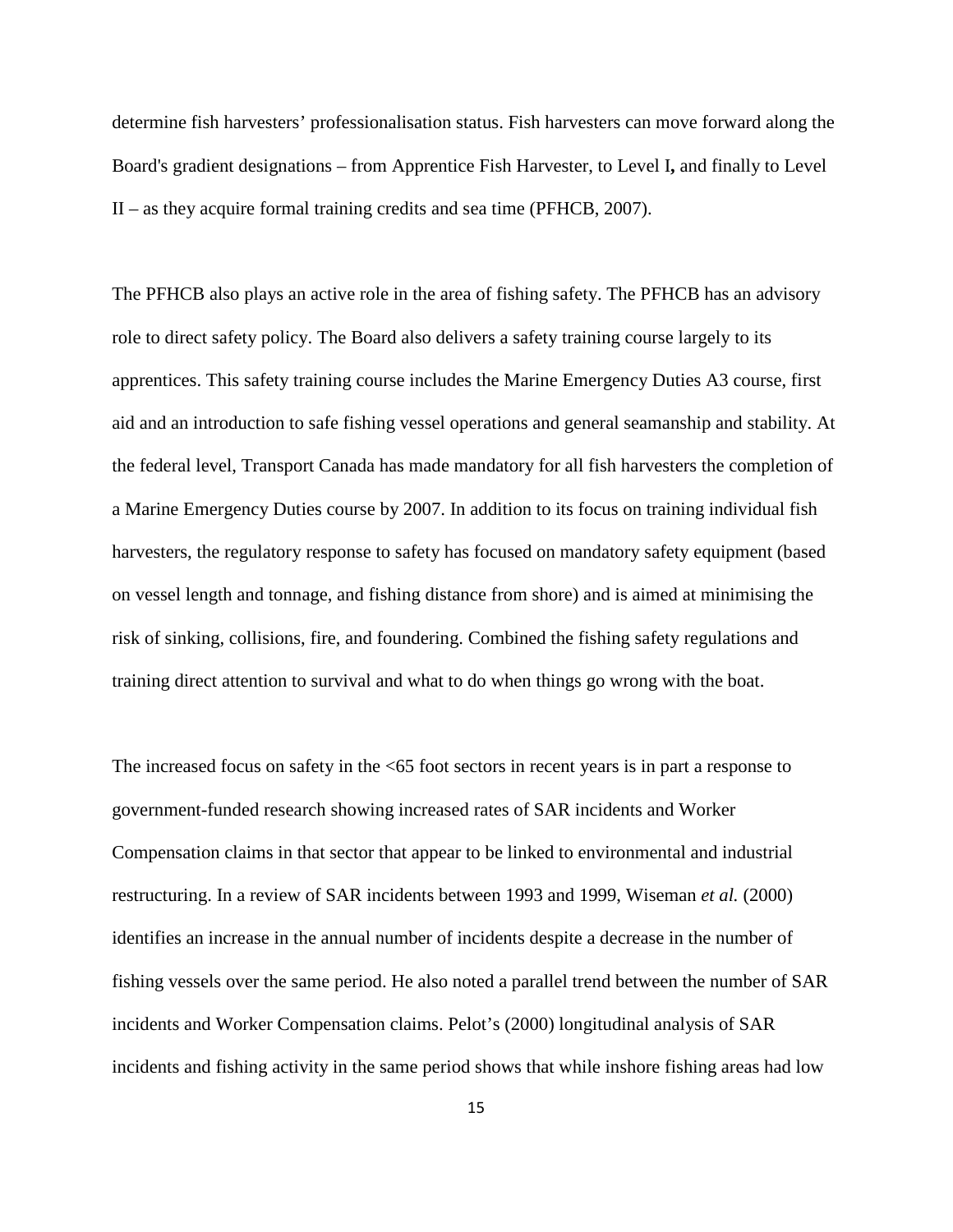and steady incident rates, offshore fishing areas had increasingly higher incident rates. Pelot links this increase to increased fishing activity in the offshore with the restructuring from cod to crab. In their review of Worker Compensation claims, Binkley *et al*. (2006) find that between 1992 and 1995 the number of claims declined considerably, and between 1996 and 2001 there was a gradual increase and then levelling off in the number of claims. Binkley *et al*. explain:

[t]he early decline in the number of claims is probably partly due to the decline in the workforce wrought by the imposition of the Groundfish Moratoria in 1992/3 and to related reductions in hours of exposure for individual harvesters during the early years of the moratoria. But over the same period the make-up of the fishing fleet changed dramatically as well and was reflected in a change in the proportions of claims from the various sectors, notably the decline in the offshore fishery, and the relative and absolute growth in the inshore (2006: p.10).

These reports give us a good impression of the overall patterns of major risk incidents. They do not, however, provide a sense of how fish harvesters manage and negotiate risks on a day to day basis within this context of industrial and regulatory change. In the remainder of this paper, I outline some of the ways in which fish harvesters talk about risk and safety and some of the strategies they use for dealing with risk and uncertainty. The data reveal two, sometimes competing, sets of risk and safety knowledges and practices. One is grounded in the official discourses about risk and safety that emphasises formal training, vessel design and safety equipment. The other is rooted in everyday work experience; it emphasises the work platform,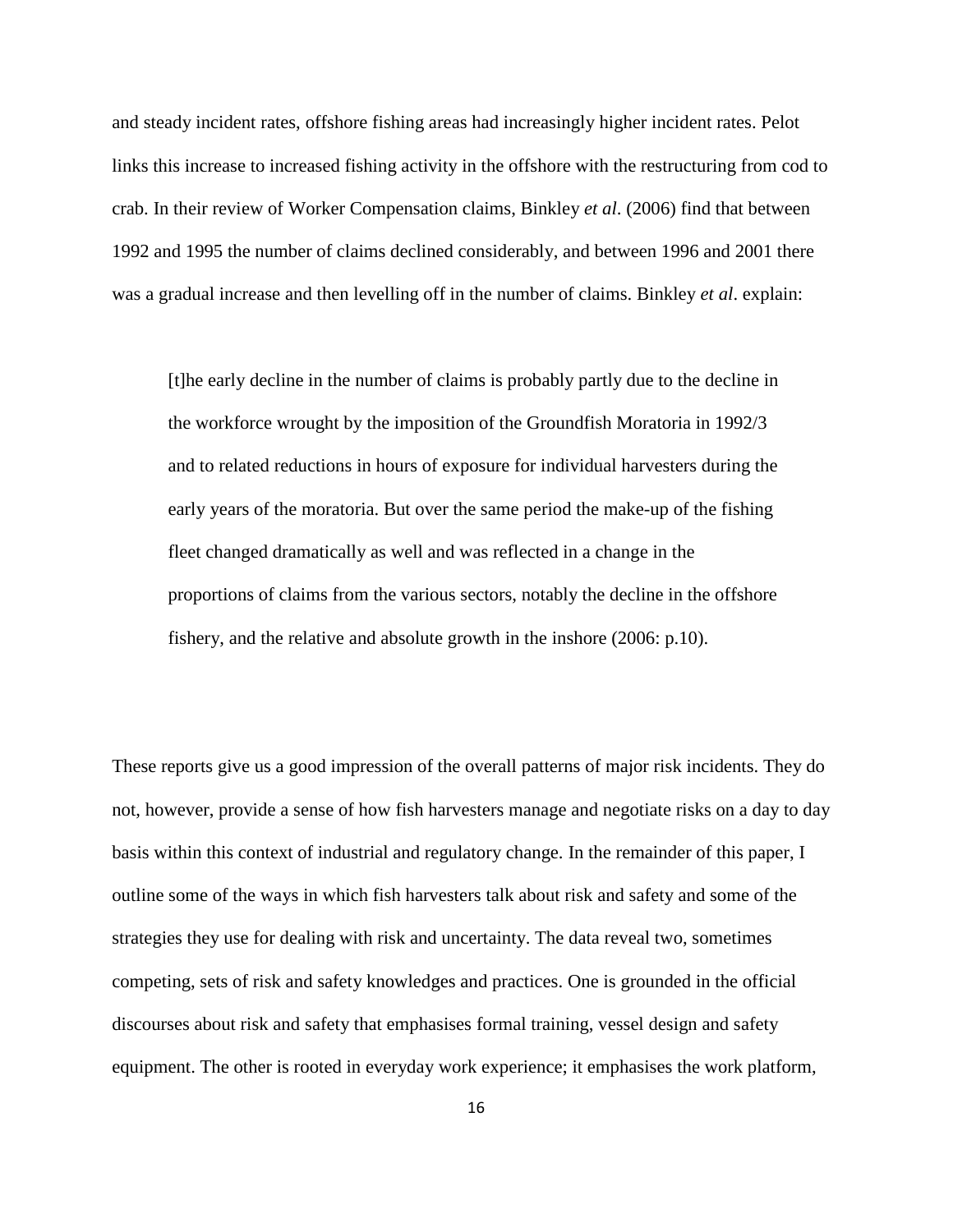experience on the water and hands-on learning. There was, on the one hand, much support for mandatory safety training and equipment among respondents who had participated in training and were actively involved in the professionalisation movement, and also among younger fish harvesters. On the other hand, there was a competing understanding of safety, one that claimed that classroom-based learning cannot replace experience and "commonsense." One possible interpretation of this is that the latter position reflects resistance to what harvesters perceive as "over-regulation" which they find threatening and feel is undermining their work autonomy, a culturally valued aspect of fishing work. Another possibility is that those who reject training are denying risk. Yet, even those fish harvesters active in professionalisation tended to support the claim that experience and commonsense were invaluable in mitigating risk. Indeed, this is reconciled in their certification process that credits both formal training and sea time. A resistance, even if partial, to the official risk knowledge may reflect that it alone is not enough to keep fish harvesters safe in the everyday work environment. To examine this tension further, I discuss the case of rope, an example of an everyday risk identified by harvesters that is not considered in the formal regulation of risk and safety, and how fish harvesters use their "commonsense knowledge" to negotiate strategies to deal with this risk. I then move to a discussion about fish harvesters' responses when this commonsense knowledge does not quite fit the new fishing context.

The Case of Rope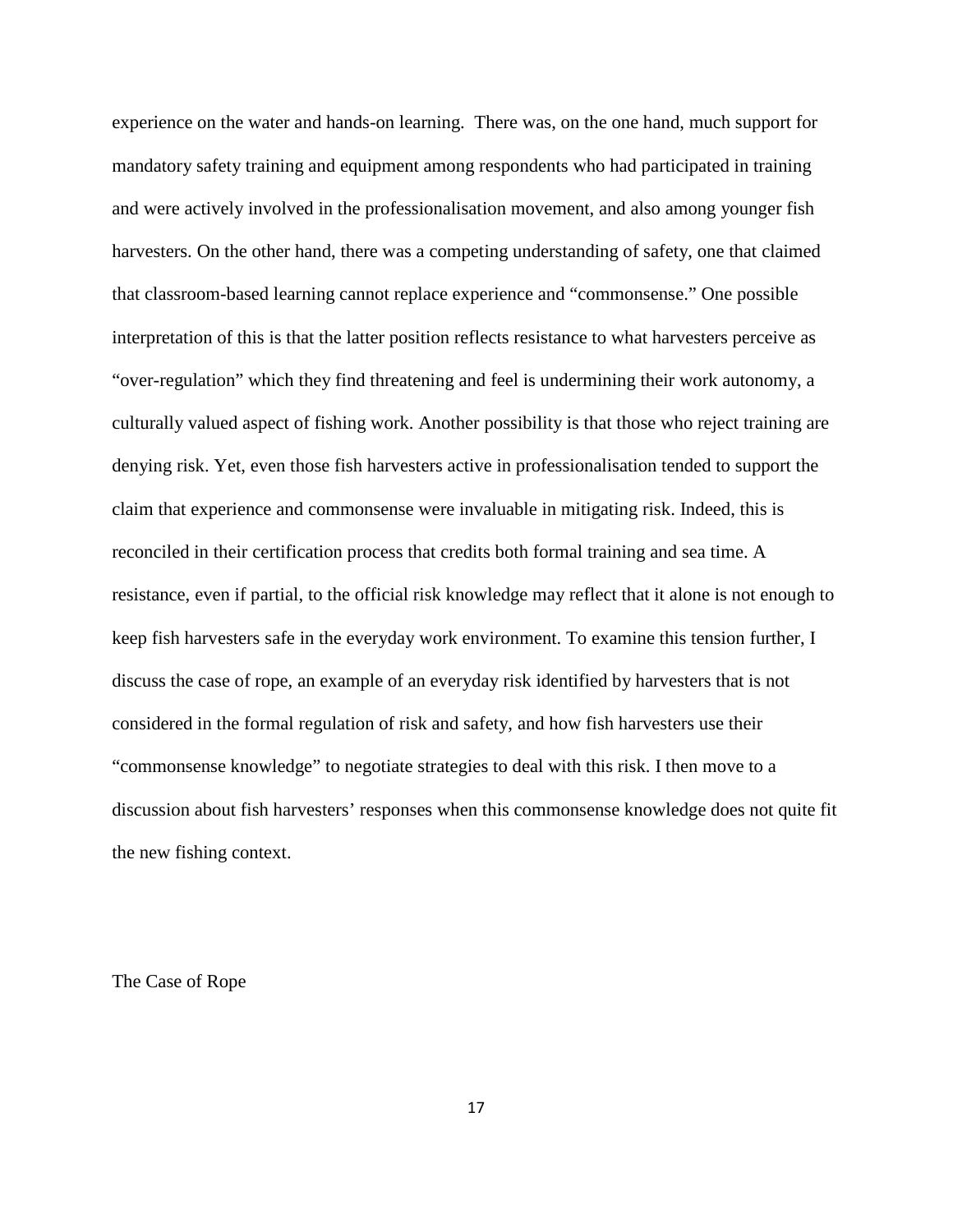Over and over again in the focus groups, fish harvesters identified entanglement in gear and rope as an everyday risk. While harvesters in the under 65 foot sector must mitigate the risk of gear and rope entanglement when targeting a range of species, I will focus here on snow crab. And while working with rope is not a new phenomenon, harvesting snow crab is particularly problematic because it is a deep sea fishery, requiring high volumes of rope, and as the photos in Figures 1 and 2 illustrate, deck space is cramped. When setting, moving or retrieving crab gear, vessels often carry between four and twelve strings or fleets of crab pots with a total of between 200 and 600 pots. Each string contains between one and one and a half miles of rope. This means working with miles of rope in very cramped quarters, on vessels under 65 feet, even under 35 feet in length.

When setting pots, harvesters run the risk of becoming tangled in the rope (and potentially losing limbs) and being dragged overboard. Harvesters must negotiate moving rope underfoot while standing on a rolling, often slippery, platform in addition to carrying out their task at hand.

I'd say for most fishermen, it's a daily occurrence. There's something going to happen, right? There's always something that can happen. You know you're standing on a boat in the middle of the ocean, if you're setting gear, you're by the gear, you're tangled up in the rope. You're holding on the gear going over the back of her. And you're hauling gear; there's rope going, pots going over your head. It's only a little slip up and your neck is broke or you're drowned. There's nobody looking out for you. One fella's doing his job, another fella doing his job. (FH013, FG03)

18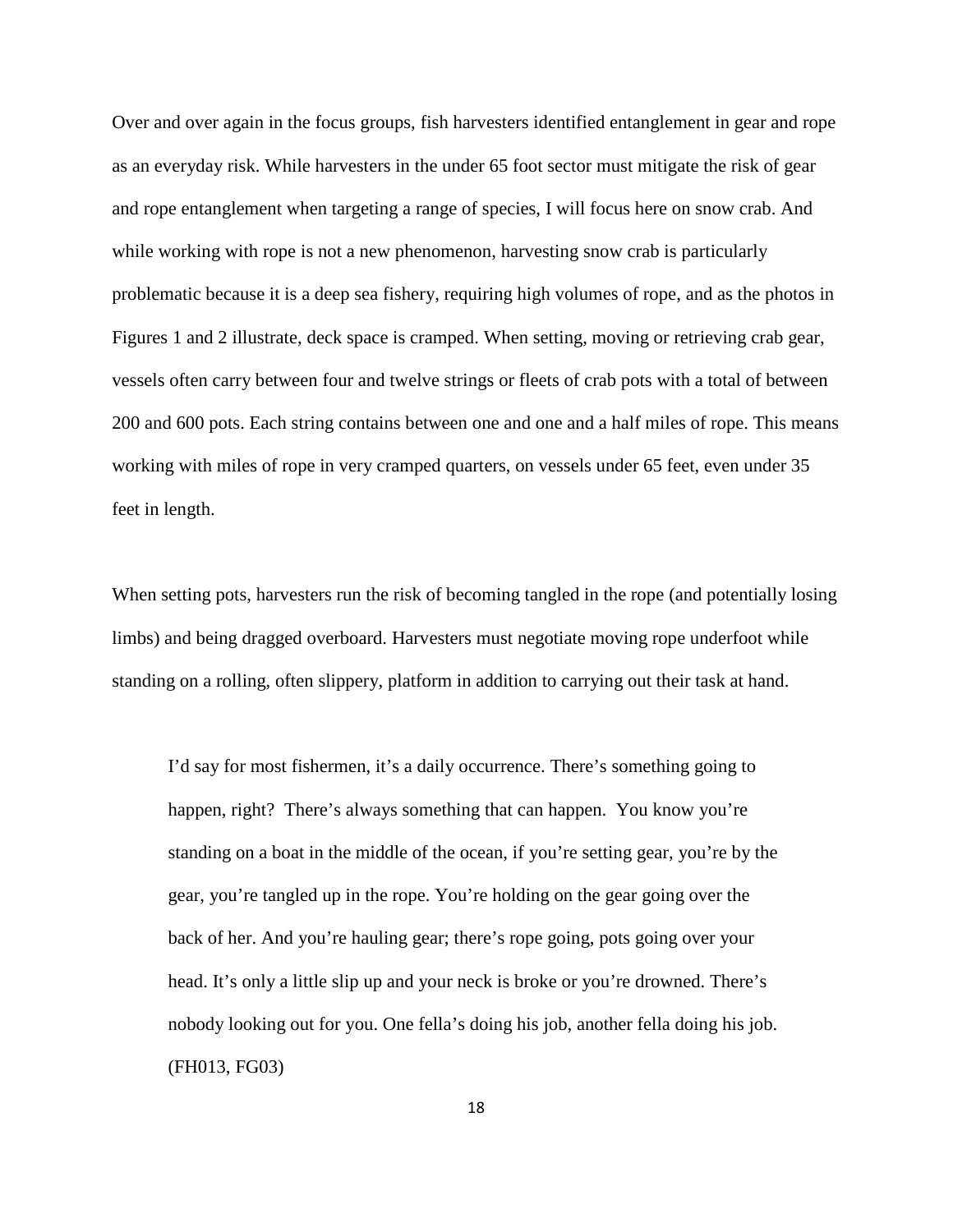[Y]ou're gone out there one o'clock in the morning started off, and the wind perhaps subsided and when you're going out there, there's three men on deck, or four men on deck and there's rope pouring out. A fella turned his head for a minute and the rope comes around his ankle or whatever, you could have a man overboard, right? Pretty quick. I know with me, that's what I bes uneasy about. (FH046, FG09)

You're doing about four or five knots and that rope is just coming from all parts around you. Make sure you're clear of that. You get it turned around your foot, they gotta go with 'im. There's no breaks in the rope. (FH049, FG10)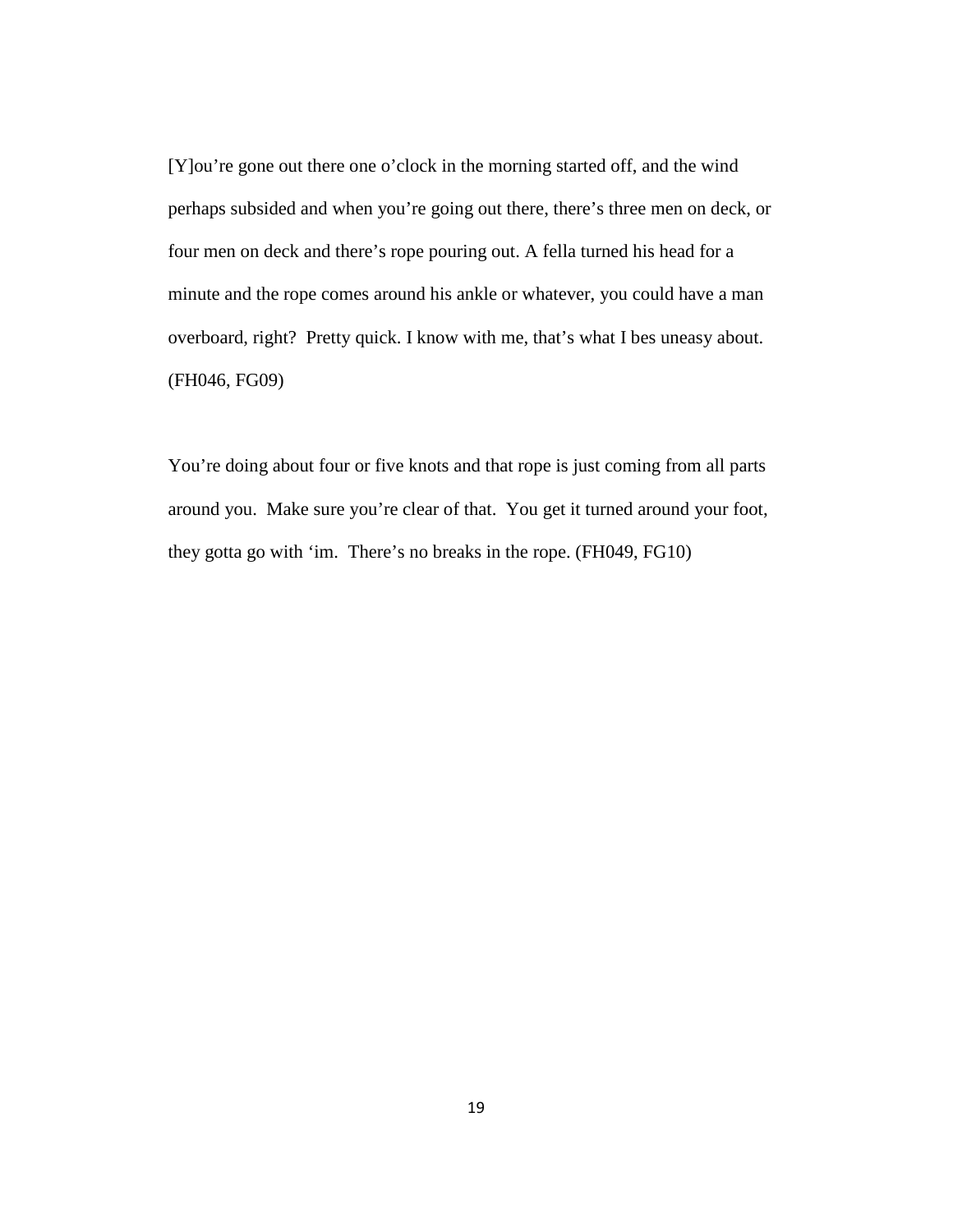

Figure 1: Crab pots on 35 foot vessel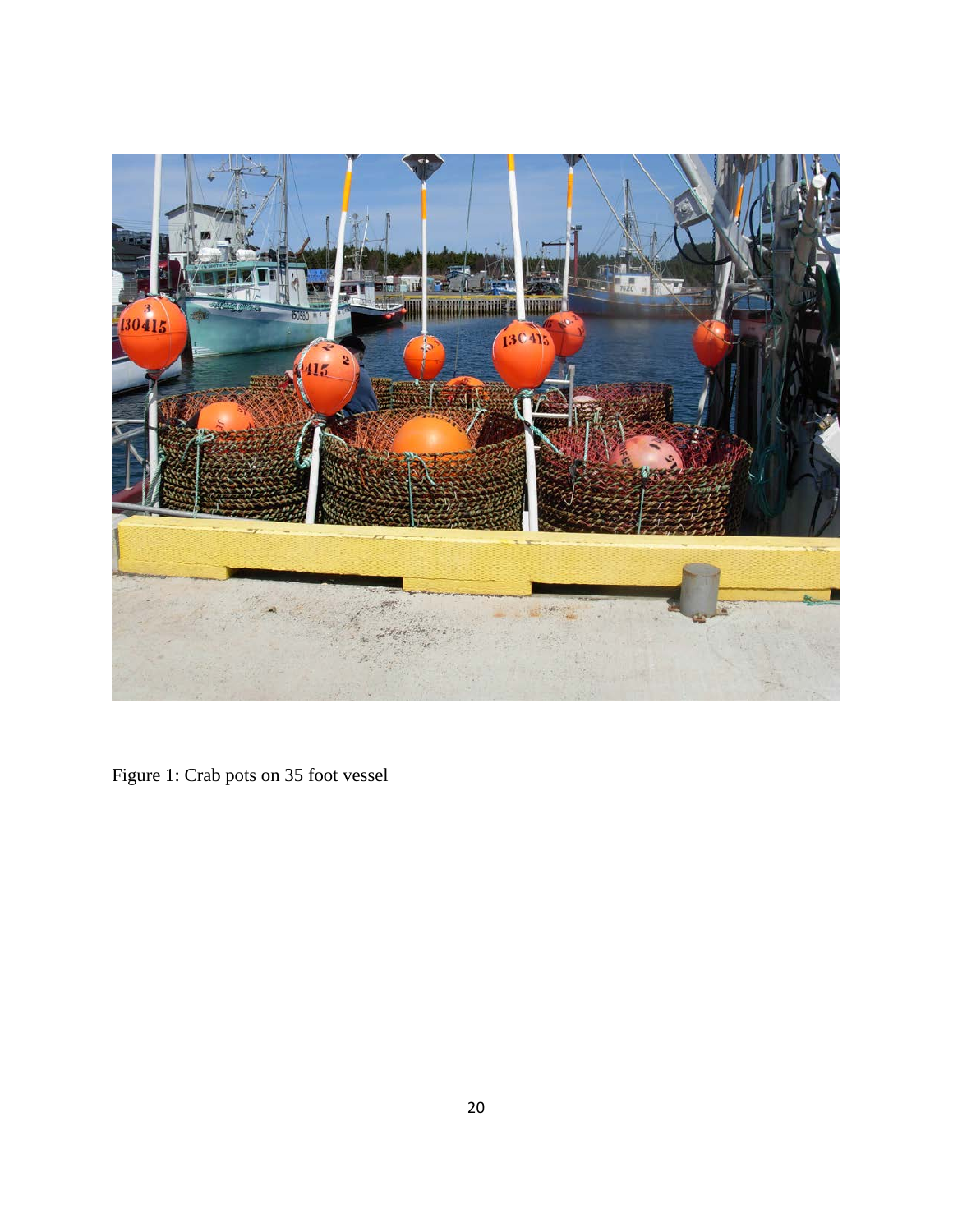

Figure 2: Miles of rope stored in the hold.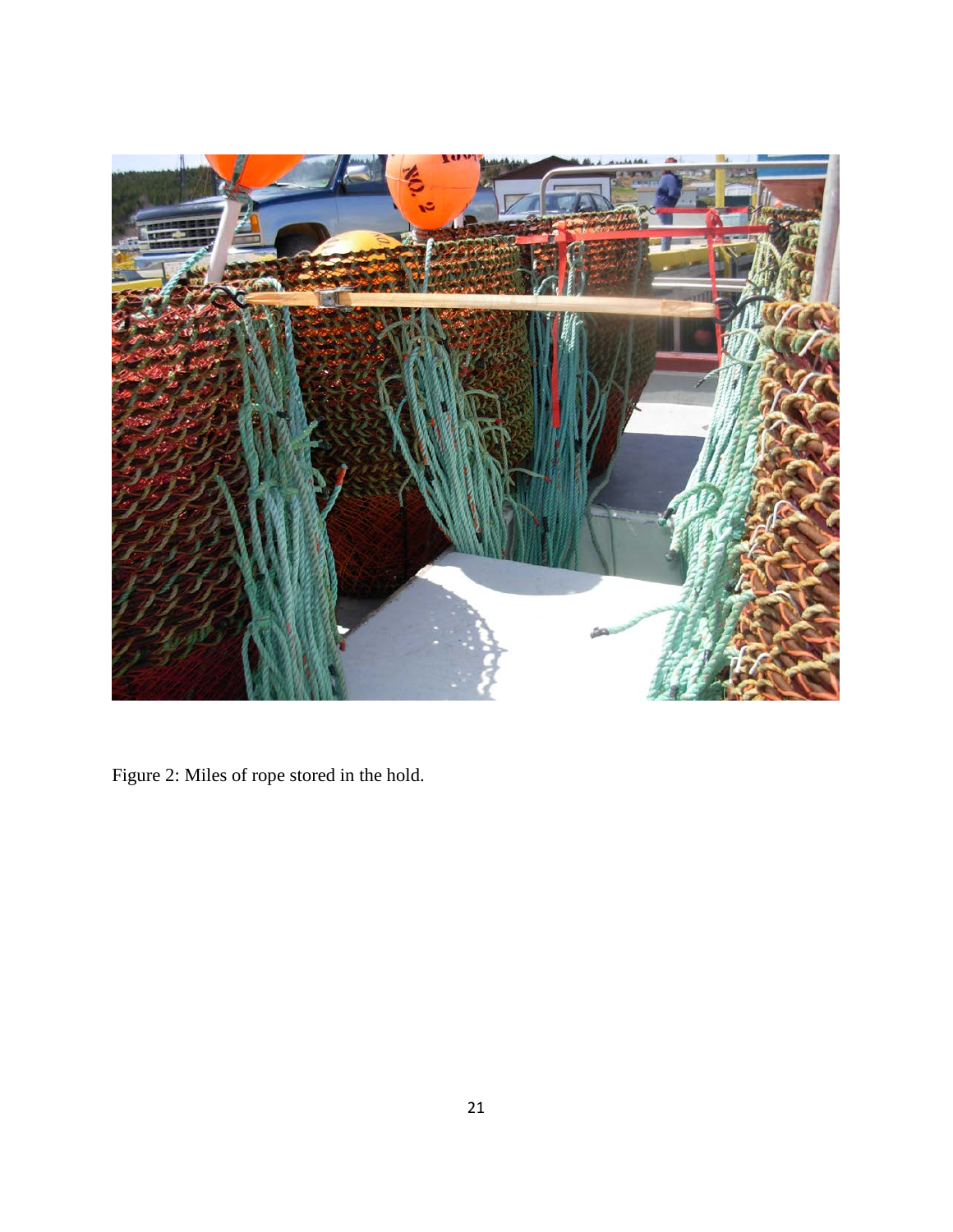The POR team used the boat tours with captains and skippers to collect detailed information about risks and the ways in which fish harvesters keep themselves safe in relation to risks. During the tours, we asked the question: "How do you stay safe while fishing?" Harvesters described numerous strategies to mitigate the risk of entanglement. In terms of vessel design and construction, they have sought to maximize the deck space available but their ability to do that is limited by cost and by vessel length and volume limits outlined in the Department of Fisheries and Oceans' vessel replacement regulations (Department of Fisheries and Oceans, 2001: p.34). Reconciling the demand for space with these constraints has included the purchase of longer vessels which are then shortened, widening and deepening their vessels, and moving the wheelhouse closer to the bow. Despite these structural modifications, they often end up with extremely limited deck space and still miles of rope to manage.

Other strategies reflect attempts to minimize the movement of the gear and rope and to control the pathways through which the rope flows. They do this by shooting pots in calm weather and during daylight hours, keeping stacks of pots low and tied down, securing moving parts with stays, applying carpet and non-skid paint to their decks to minimize the risk of slipping, and generally trying to keep their deck clean and tidy. Some control rope by manipulating their shooting speed. Harvesters also reported strategies for managing bodies in relation to rope. To avoid becoming tangled in rope, skippers or captains instruct crew to minimize the movement of their feet on the deck by bracing their legs against the deck, gunnel or railing. Crew members also tend to do the same job all the time and greenhorns are assigned to easier, safer jobs. While shooting, skippers restrict the number of crew on deck to those required to shoot the pots. Others hire crew whose job it is to watch the moving rope. One way to minimize the crew movement,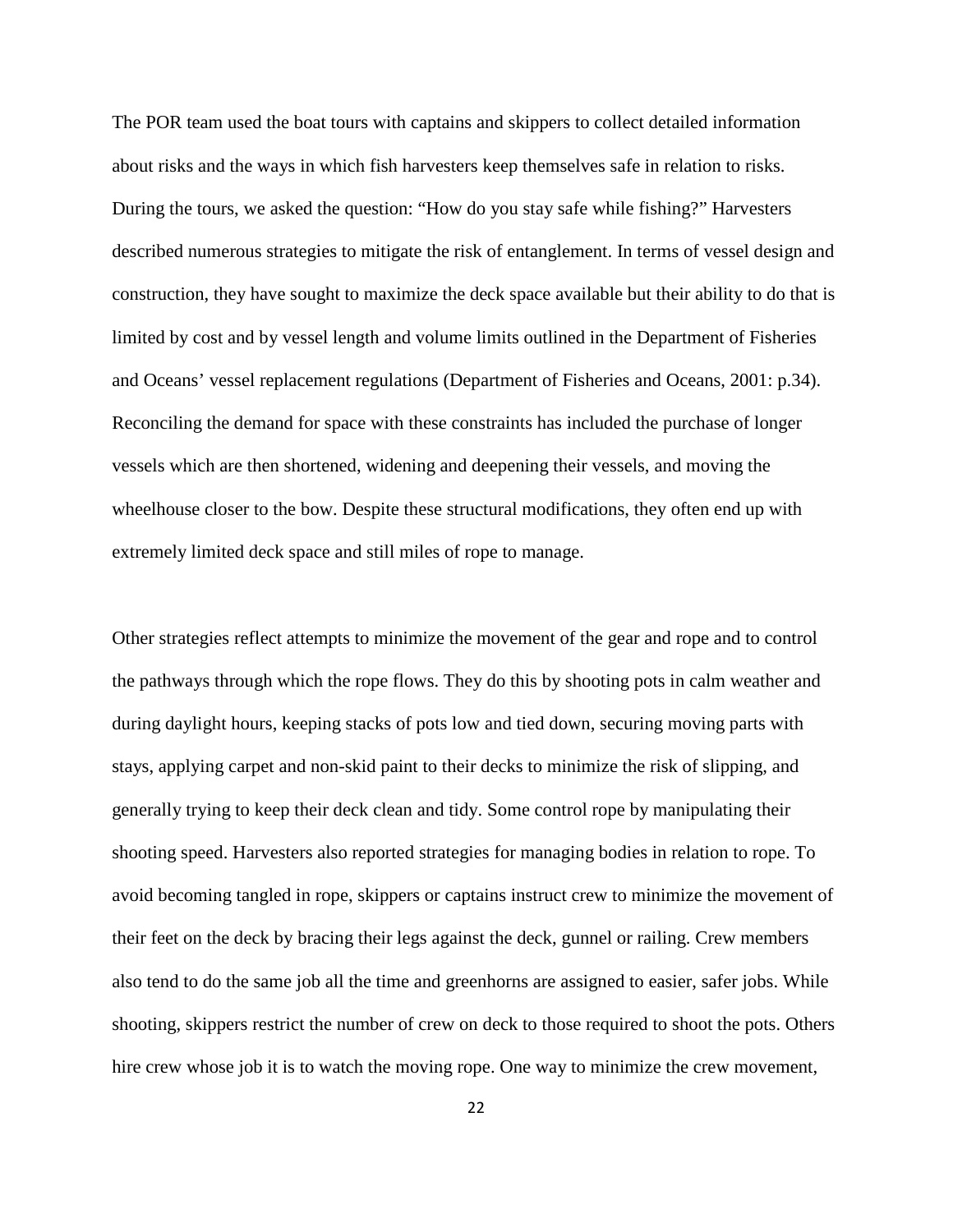and hence risk, is to set up an assembly line for shooting pots in which one worker takes a pot from the stack, baits and ties it, rolls it to another, who then passes it to a third to shoot off the gunnel.

Figure 1 is a visual representation of some of these strategies. It is a composite of some of the work platform maps that fish harvesters participating in the boat tours used to demonstrate how they managed rope. Here the rope is pounded off behind the wheelhouse. The moving rope is kept close to the hatch as it moves towards the stern where the pots are stacked. A crew member passes or rolls the pot to the shooter who pushes it overboard. This assembly line helps control the line of rope moving from the stacks over the starboard side. In Figure 2 the rope of the buoy and main lines are stored next to the wheelhouse. The rope is kept close to the hatch as it moves towards the stern where the pots are stacked.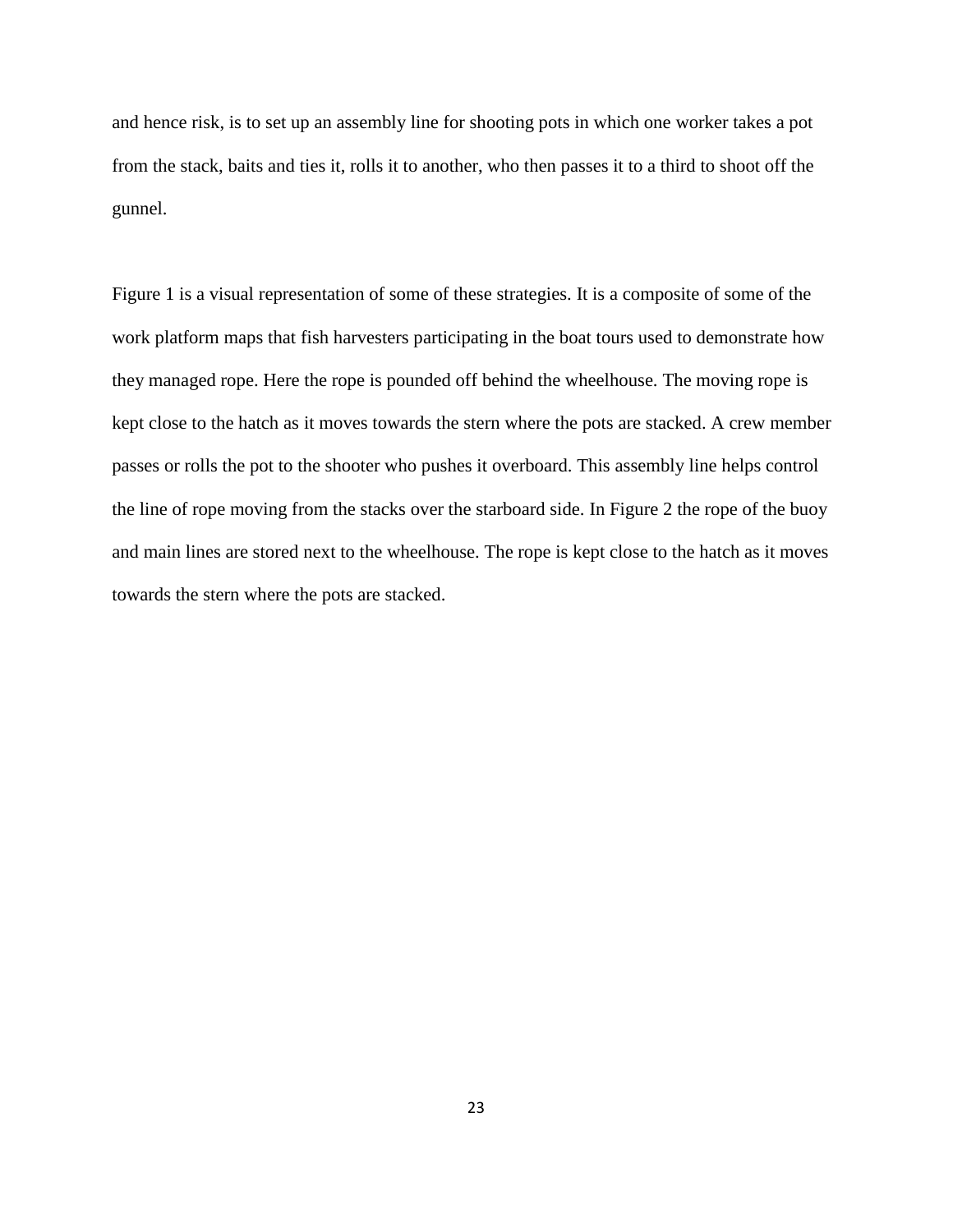

Figure 3: Work platform map: rope pounded off behind the wheelhouse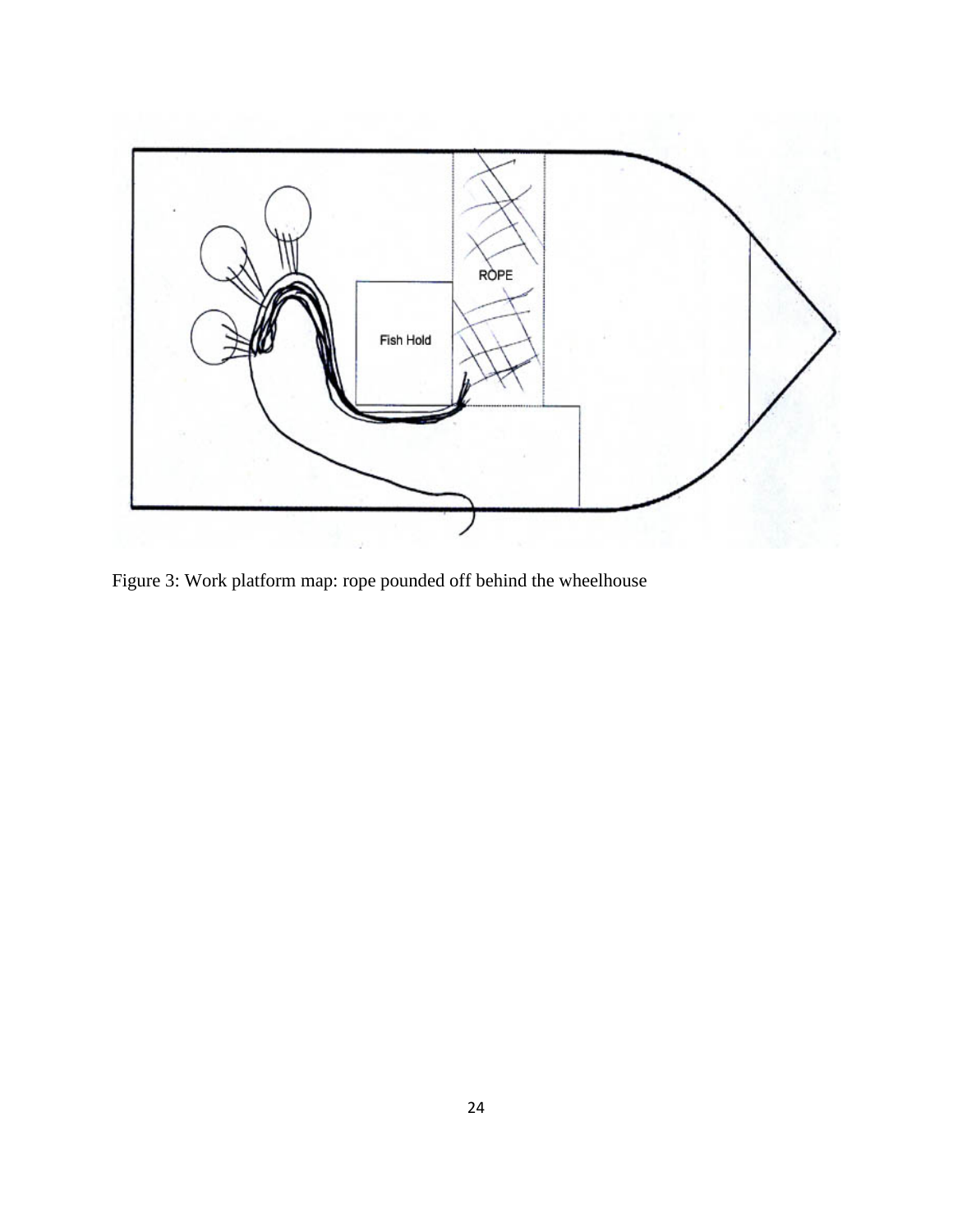

Figure 4: Work platform map: Rope stored next to wheelhouse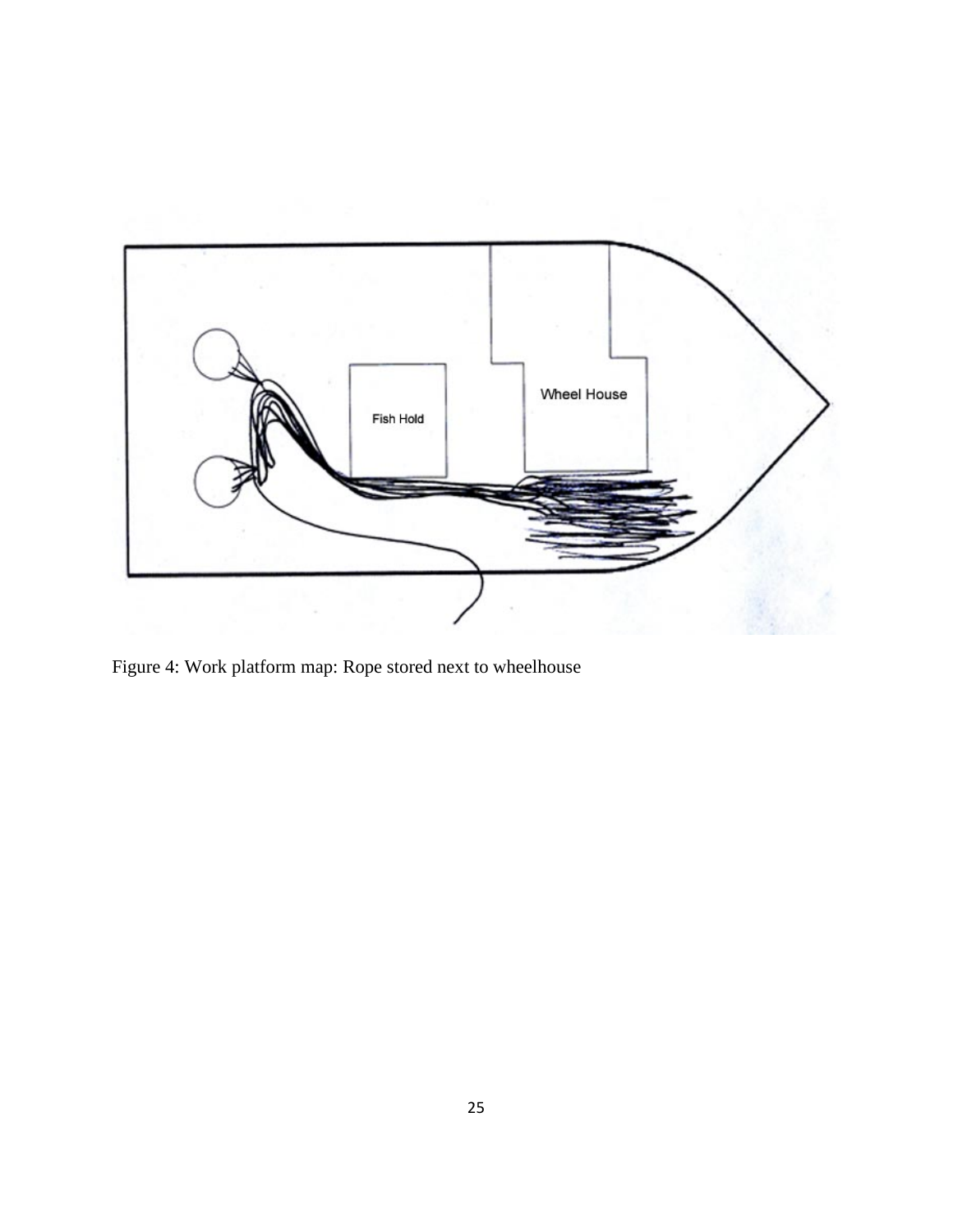### Commonsense, embodiment and masculinity

l

Fish harvesters described their practices with rope as "commonsense". But acquiring commonsense or claiming commonsense knowledge of this kind presupposes direct and indirect experience that has been accumulated through practice, hands-on work and bodily exercise (Power, 2005: p.139). The personal work histories of "traditional" [4](#page-25-0) fish harvesters include long careers on the water, accumulated experience and skill, and possession of inter-generational know-how. This is reflected in our survey results where 85% of fish harvesters reported learning about risk and safety by trial and error, 70% from their father, and 74% from a skipper. The everyday work of fishing requires a bodily strategy to deal with physical work in a liquid, and thus uncertain, environment. The local way of talking about fishing as "in the blood" captures this habitus (Bourdieu, 1977) or bodily capital (Wacquant, 1995) acquired through the day to day practice of mundane work routines. To quote Wacquant (1995, p.67), "[b]*odily capital and bodily labor are thus linked by a recursive relation* which makes them closely dependent on one another" (emphasis in original).

Embodied knowledge is difficult to quantify or understand without being experienced. But these experiences and claims to these local discourses are mediated by a gender structure that informs not just *any* body. Rather, it is generally the masculine body that mediates the requirements of everyday work. Women are not able to claim in the same ways that fishing is "in the blood"

<span id="page-25-0"></span><sup>&</sup>lt;sup>4</sup> The word "traditional" is used in the local culture to describe ways of doing things that have an assumed local history. It is also referenced in official government documents, though the definition does not always coincide with local interpretations. See Power (2005) for a more detailed discussion.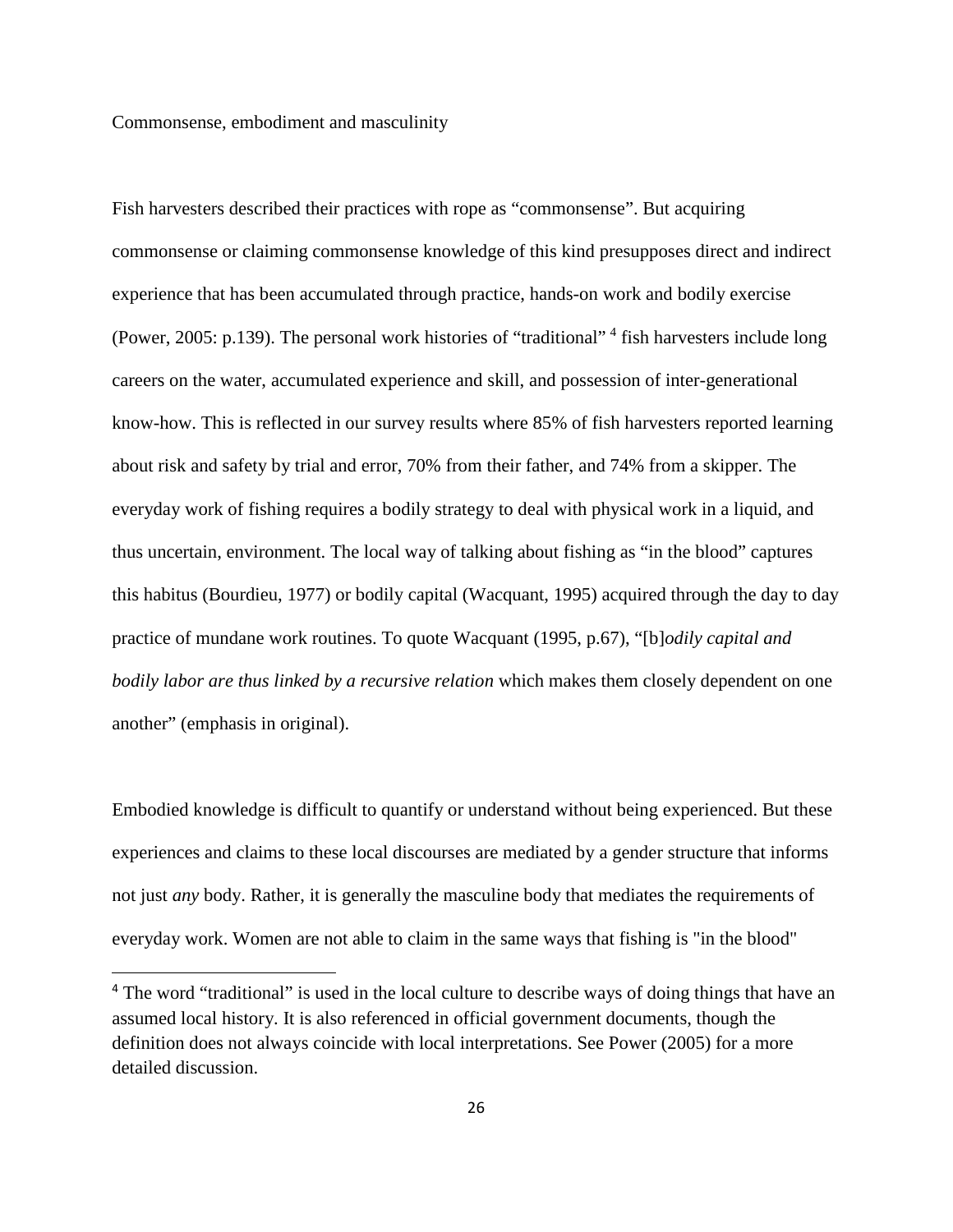(Power, 2005: p.98). Acquisition of commonsense, then, is a "bodily exercise" (Palsson, 2000: p.37) organised by gender and mediated by a particular version of masculinity, that has its basis in local understandings of the "traditional."

Gender organises industrial- and community-based divisions of labour and space that delineate men's work, including its symbolic order and meanings (Power, 2005: ch.3). Harvesters view this work as challenging, allowing them an opportunity to "be their own boss." "Being a fisherman" -- working outdoors, independently -- has been the cultural ideal for men in rural Newfoundland. This fishing is work that must be understood in relation to the past, tradition, and a way of life. It is connected to larger narratives of hard times and survival, to a collective identity, and to a pride of place. These cultural meanings are created and recreated in many ways, one of which is through story-telling. This is increasingly done through the media, especially in the coverage of marine tragedies. Stories highlight certain risks in fishing and attempt to explain the causes of accidents, injuries and loss of life. These stories also impart meanings about what it means to be a fish harvester and a man. Discursively at least, fish harvesters become heroes when they die at sea.

This gender structure has also shaped access to wealth and resources, within larger exploitative capitalist relations. This is reflected in local patterns of patrilineal inheritance and the patriarchal state policies that support these patterns (Neis, 1993; Neis & Williams, 1997). Boys and young men have access to fishing property, inter-generational know-how and observations of the goings-on in the world of men. And current professionalisation and licensing and quota schemes uphold this "patriarchal dividend" (Connell, 1995: p.79). In Newfoundland and Labrador, access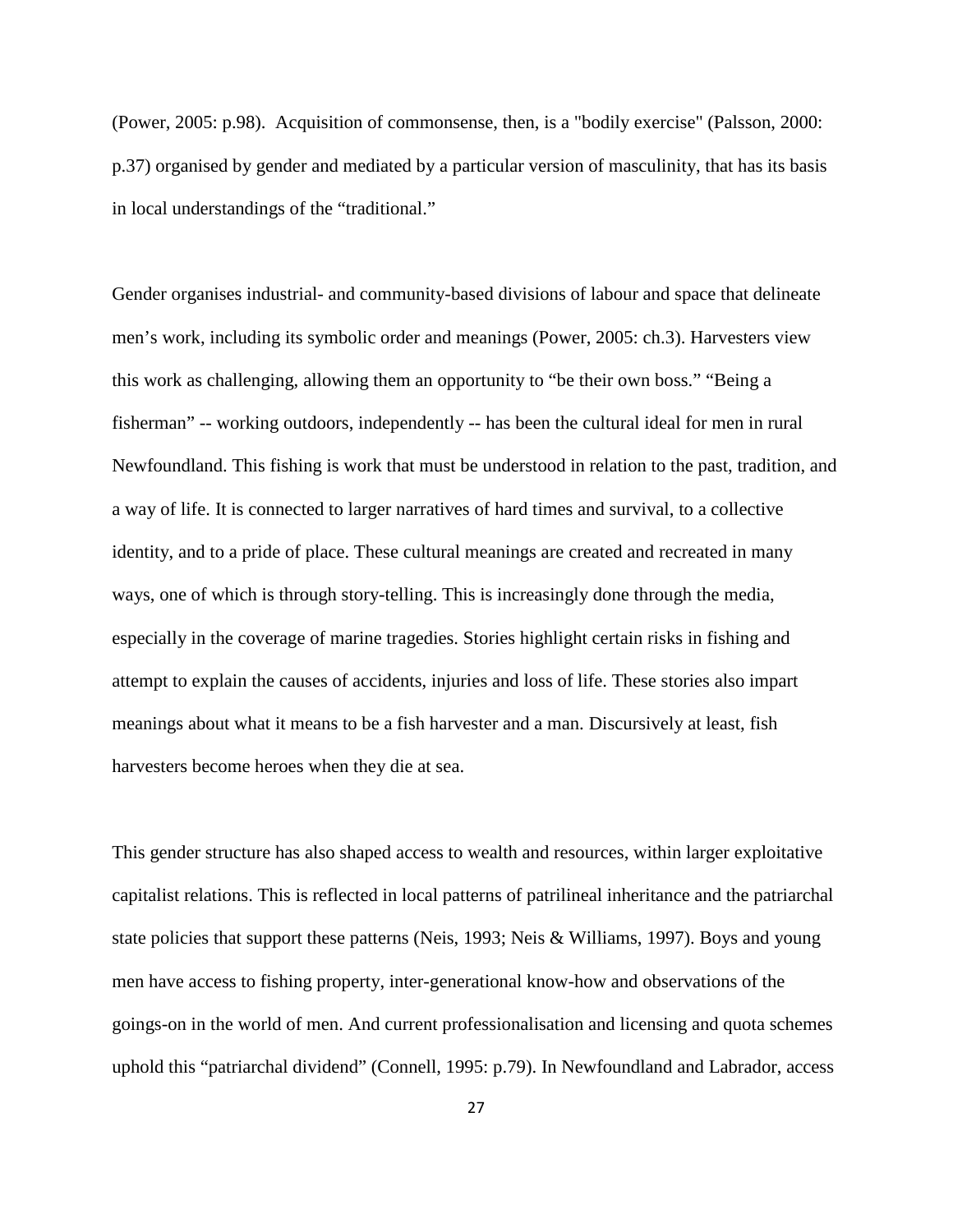to fishing licenses and quotas is limited through professionalization and membership in the core fishery. Here, as elsewhere, few women are eligible because they lack direct fishing capital or property, and do not own any or at least key licenses (Grzetic, 2004:p. 19-21; Munk-Madsen, 1998: p.234). The criteria developed for professional advancement in the industry assume a male entrepreneur embedded in a fishing enterprise unencumbered by family responsibilities, like domestic and child responsibilities, which constrain access to the training and mean women often have shorter or interrupted fishing careers and thus less total and annual fisheries income. The processing sector, where women tend to work, is not part of the professionalization. All of these things serve to strengthen male control of the fishery.

It is within these gendered divisions of labour, gendered access to resources, and gendered material, bodily and symbolic systems that men acquire "commonsense" related to safety. The example of injury and disability illustrates this interconnectivity. Harvesters in this study largely accepted that certain bodily injury is "normal" and part of the job. At the same time, if serious enough, work-related disability can undermine a man's ability to adhere to locally valued masculine constructions (Murray, 2005). In the absence of extensive safety regulation for vessels measuring under 35 feet in length, the gendered acquisition of commonsense has meant that, until recently, safety was regulated through informal apprenticeships and mentoring – the quality of which has been undoubtedly variable – serving to both enhance and mitigate risk. The point here is not to assess the effectiveness of strategies used by fish harvesters to deal with risk. It might be, for example, that some of the strategies to deal with the risks entailed in working with rope are, in fact, rather risky. Instead, it is to suggest that examining risk in the context of fish harvesters' everyday and gendered lives provides another lens through which to understand risk,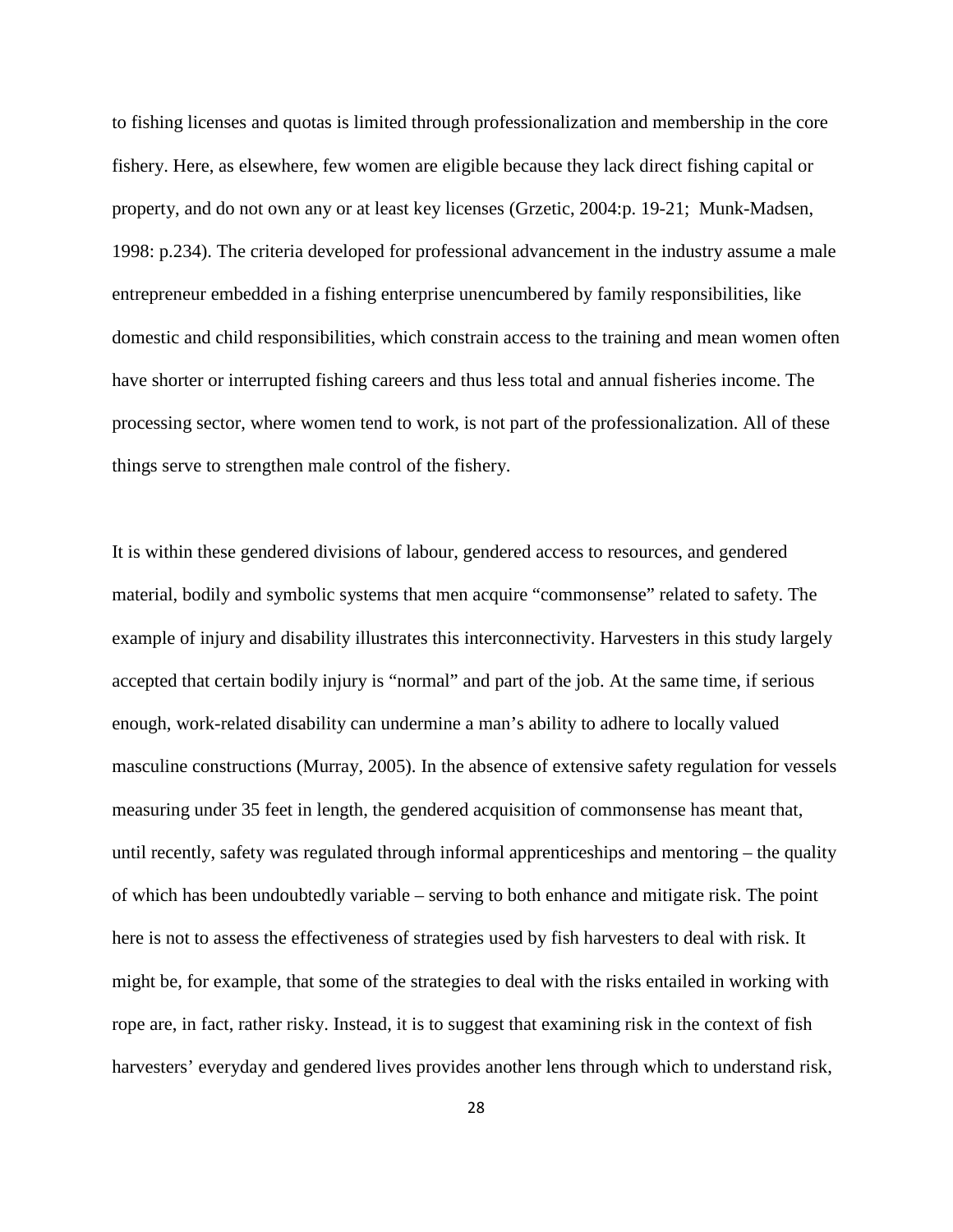and in doing so, reveals the possible limitations of relying *only* on official risk knowledges, especially if the goal is indeed to reduce risk in the everyday working lives of fish harvesters.

# Shifting Knowledges

The shift from cod to snow crab brings with it the challenges of fishing unfamiliar grounds for a new target species using new vessel designs and equipment. This has resulted in the creation of "inexperienced harvesters" -- harvesters who have a comprehensive knowledge of a particular fishery in particular coastal locations and of particular technologies but who now fish new grounds for new target species using newly designed or modified vessels and new technologies. These conditions make unlikely the easy transfer of traditional, commonsense knowledge and practice to the current fishing context. The shift from cod to snow crab has also meant shorter fishing seasons and if embodied "commonsense" knowledge is acquired on the job, a shorter season means less opportunity to acquire it. Shorter fishing seasons also mean longer periods of time on land, and thus bodies may not adjust to work at sea as readily as they once did.

Fish harvesters have actively responded to these new challenges, uncertainties, and even gaps in their knowledge. The particular ways in which harvesters manage rope in the snow crab fishery is one example of how harvesters have adapted existing safety practices to reflect the new risks and challenges associated with the snow crab fishery. During the early years of their involvement in this fishery, many fished in small, aging, and inappropriately designed boats. Over time, most modified their boats -- widening, deepening or moving into larger vessels where possible,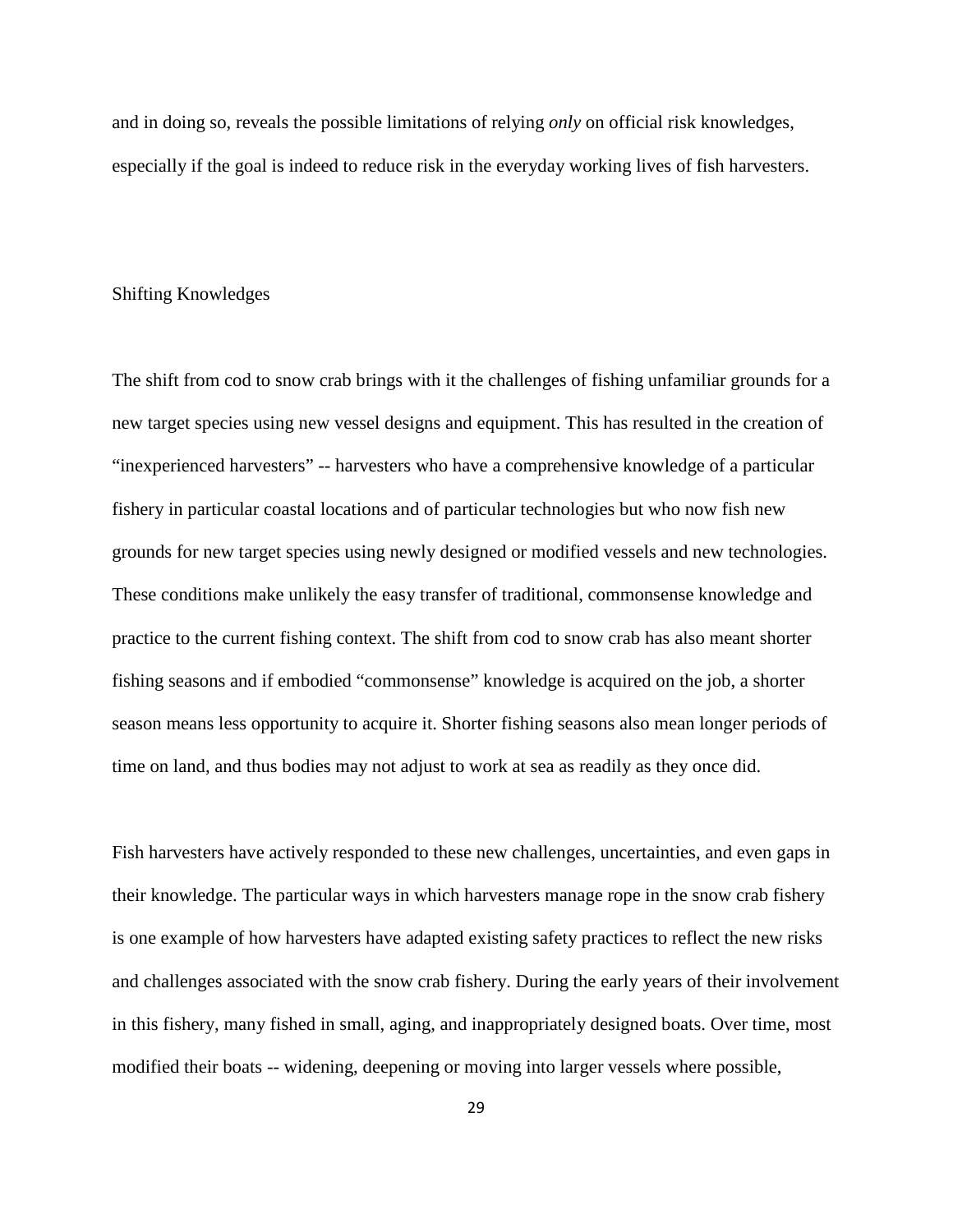adapted gear and added safety equipment to reflect the risks and challenges of fishing further from shore including crossing and sometimes fishing in or near major shipping lanes. Because fishing trips now take longer as snow crab fishing necessitates travelling farther from shore, vessel space required to accommodate gear and sleeping quarters and storage for provisions. Such investment has resulted in a major transformation in the vessel as a site in which to do work and learn how to fish. Today's ideal "65 footers" (see Figure 5) or "super 35s"[5](#page-29-0) are substantially different from the traditional trap skiff, an undecked boat, ranging in length from 20 to 30 feet, commonly used in the Newfoundland groundfishery in the past.

 $\overline{\phantom{a}}$ 

<span id="page-29-0"></span><sup>&</sup>lt;sup>5</sup> These are vessels that 35 feet in length but have been widened and heightened to such a degree that they appear to be almost cubical in shape.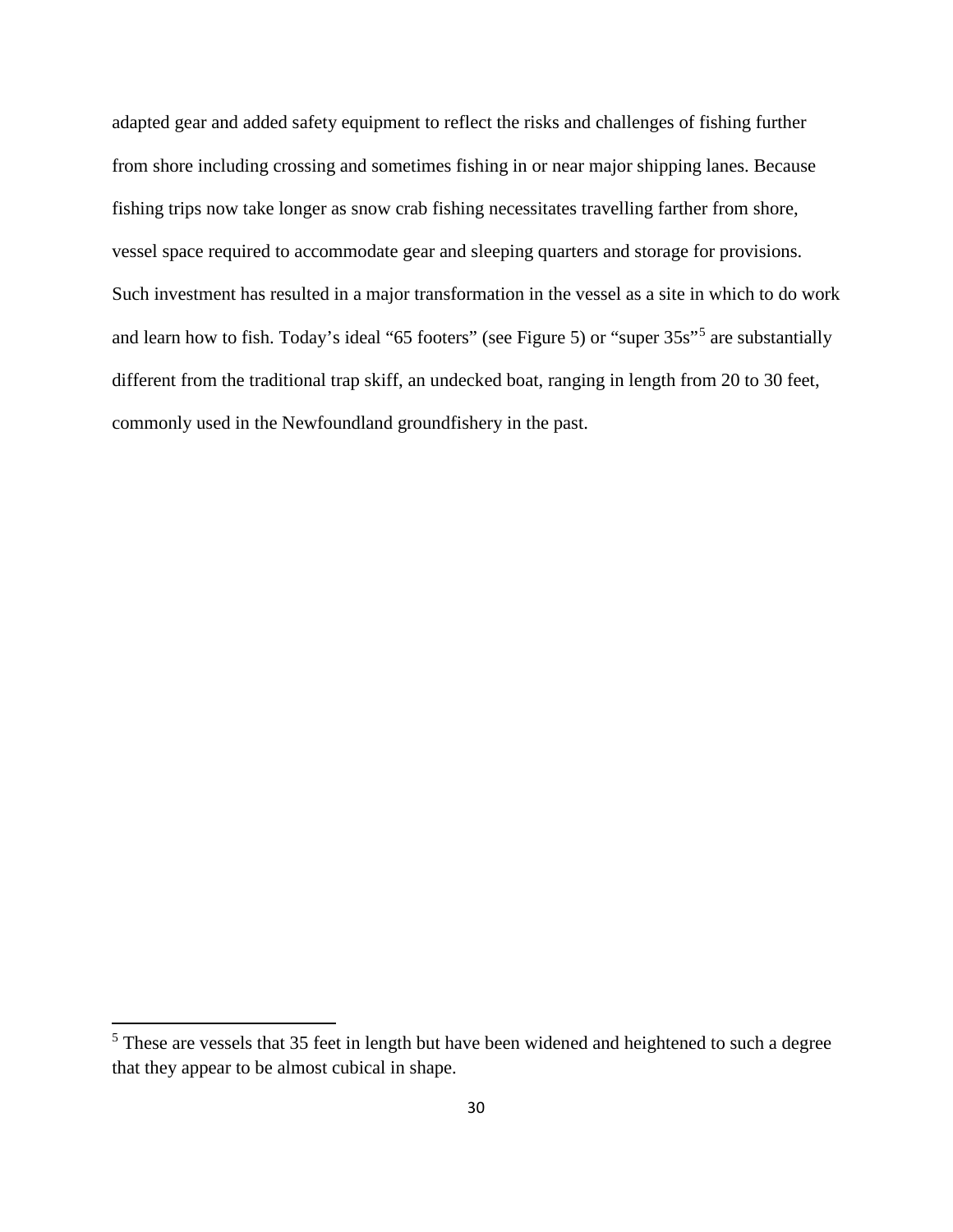

Figure 5: An ideal 65 footer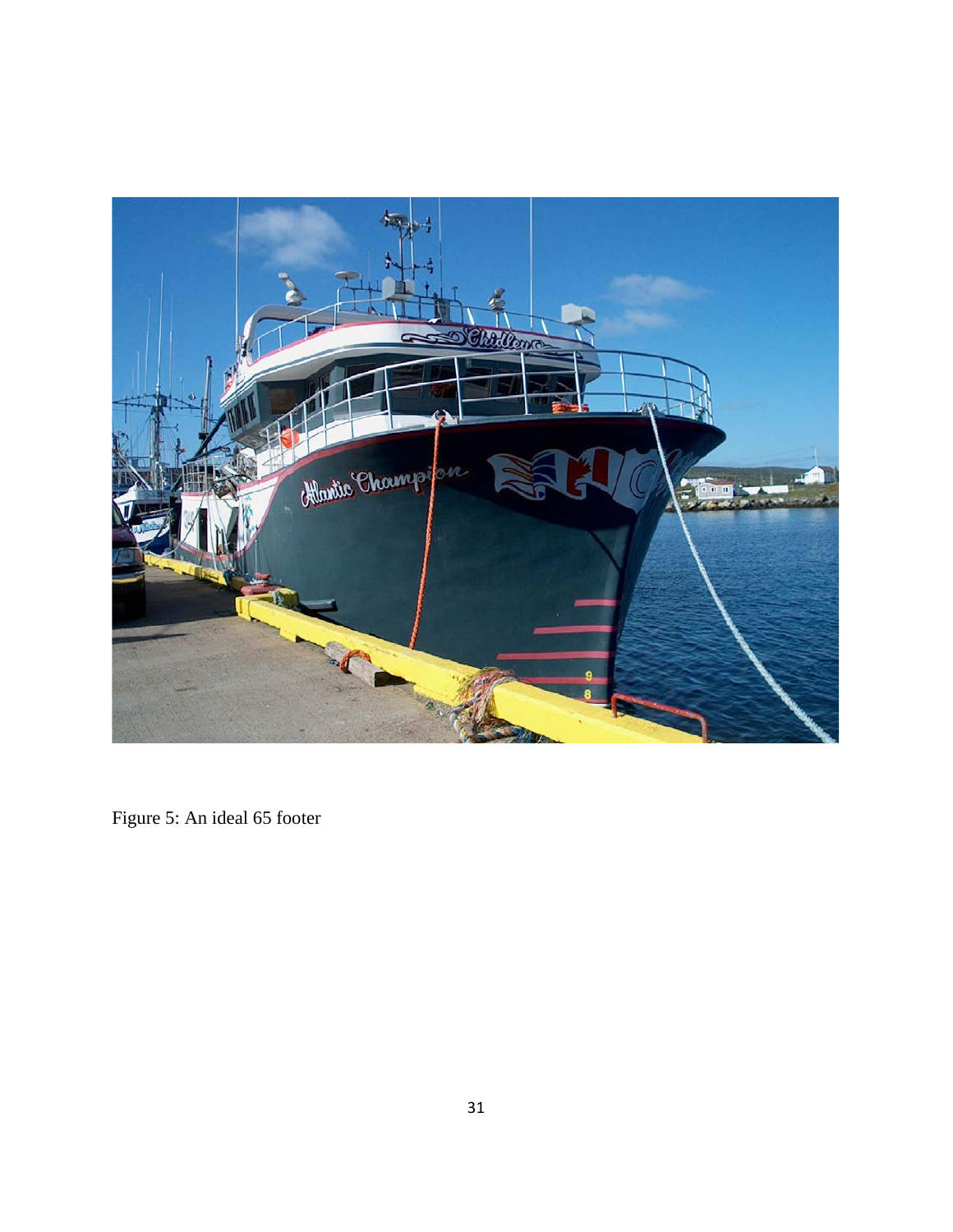These vessels are much larger, and are equipped with sophisticated navigation (such as radar and Global Positioning Systems), communication (cell phones) and life-saving (life rafts and immersion suits) technologies. In some cases, certain technologies are mandatory, especially for vessels measuring over 35 feet in length. There is evidence in the focus group, survey and boat tour data that harvesters sometimes equate new, especially larger, vessels or their new technologies with safety. Some vessels are fitted with certain technologies in duplicate. Fish harvesters identified this as a safety strategy. The underlying assumption is that should something go wrong, the technologies (or the backup technologies) or the vessel will protect them. This tendency to equate safety with such technologies and with larger vessels exists alongside a recognition that technologies can both change and create as well as mitigate risk. For example, the introduction of hydraulic equipment is thought to simultaneously decrease such long-term health-risks as back problems, but increase other risks such as injury from getting caught in equipment.

In light of this context of uncertainty and change, fish harvesters largely assessed formal safety training as valuable. This assessment also likely reflects the widespread compliance in our sample with the relatively recent regulation requiring all fish harvesters to complete, by 2007, a Marine Emergency Duties course. Eighty percent of survey respondents reported learning about risk and safety in formal training. Acceptance of formal training appears to be linked to age. In the phone survey, older fish harvesters were less likely to place a lot of importance on training than younger harvesters (Figure 6). Yet, even where older harvesters were unlikely to see the value of training for themselves, they tended to accept its value for young people. This makes sense in light of recent trends that make difficult the acquisition or relevance of commonsense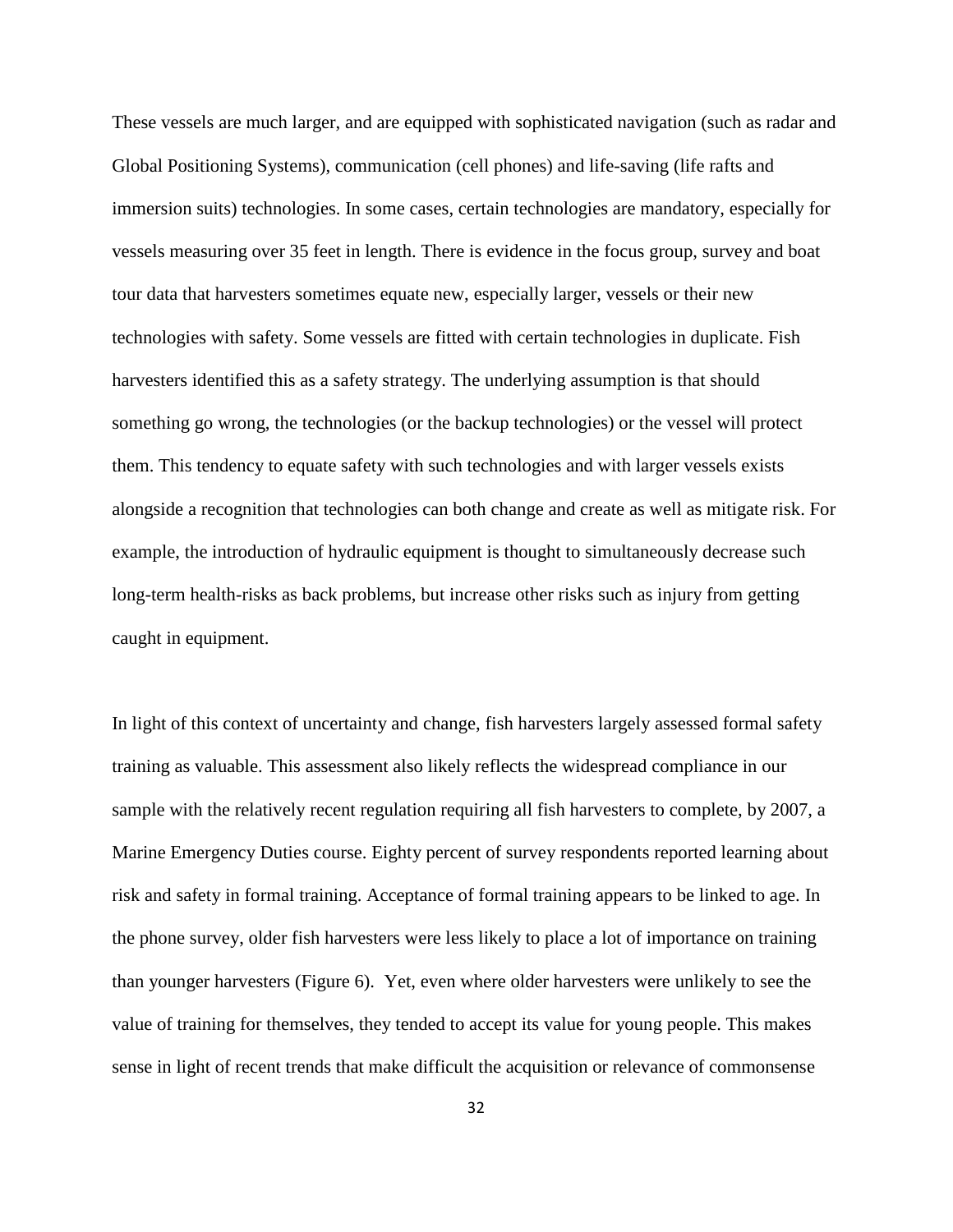knowledge through established means, including the shift in target species and fishing location, shorter fishing seasons, changes in crew recruitment and retention, new economic arrangements and the increased use of larger vessels and new technologies.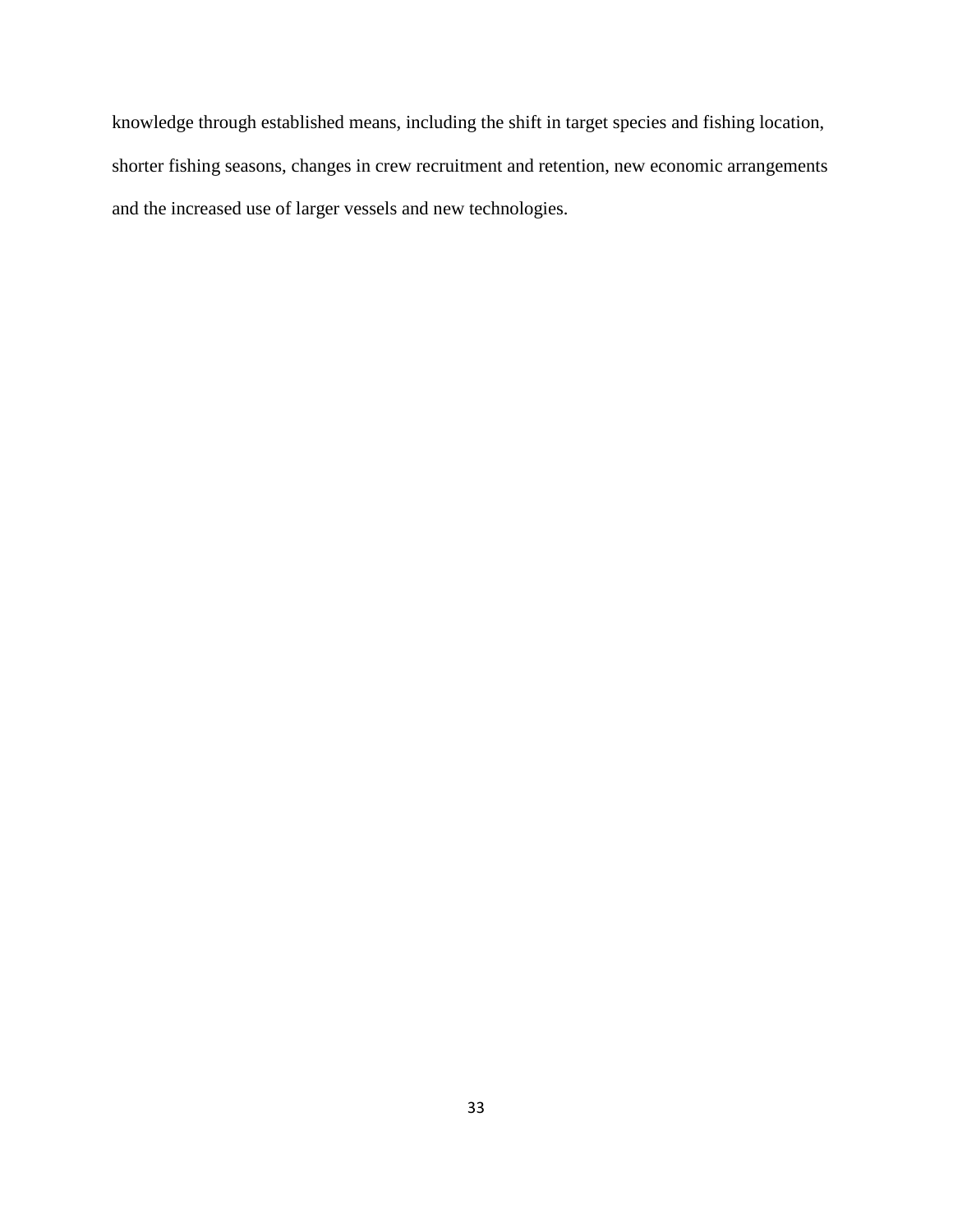

**Importance of Safety Training by Age**

Figure 6: Importance of Safety Training as reported by participants in the POR survey (from Brennan, forthcoming).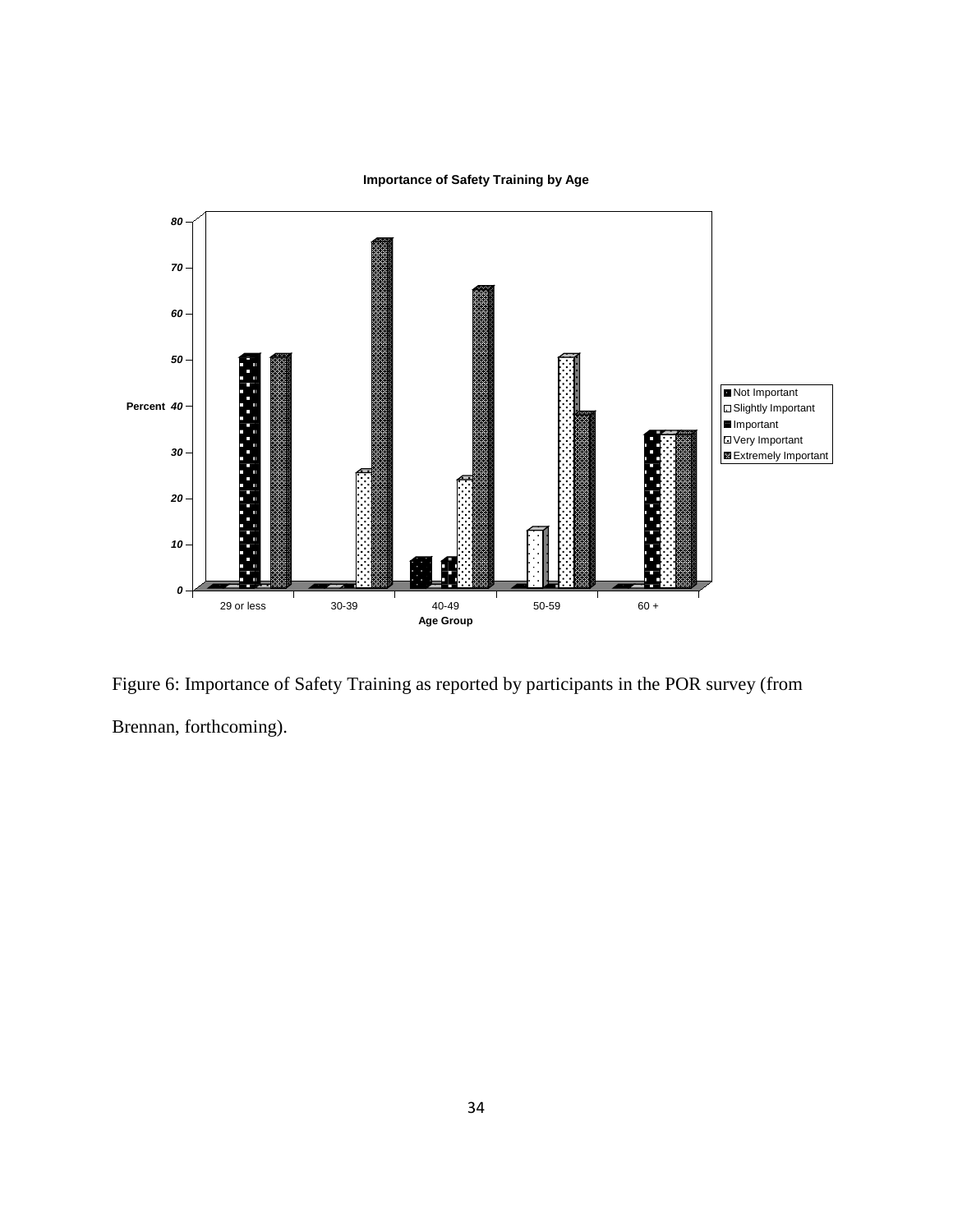To a large degree, the Marine Emergency Duties courses reinforce the idea that risk and safety are embedded in the vessel and its technologies. These courses focus on emergency responses, primarily on how to use safety technologies when the vessel and other technologies fail and do not directly deal with the risks of day to day fishing. The PFHCB's apprentice course though attempts to reconcile this tension by combining the Marine Emergency Duties A3 course with an introduction to safe fishing vessel operations and general seamanship and stability. While professionalisation recognises experience (as accumulated sea time), it has also institutionalised a status system that is based on quantified formal training.

# Shifting masculinities

 $\overline{\phantom{a}}$ 

Just as acquiring commonsense takes place within gender relations, so too does the formal learning process. The fisher*man* is the presumed target of formal training. Despite the fact that the PFHCB's version of the Marine Emergency Duties A3 course in particular has been heavily subscribed to by women, there persists, even among some instructors, a widespread belief that women do not really fish.<sup>[6](#page-34-0)</sup> This reflects the widespread yet unsubstantiated belief that women are falsely recorded as crew members on vessels to gain access to Employment Insurance benefits. In fact, provincial participation rates for women fish harvesters increased from eight per

<span id="page-34-0"></span><sup>&</sup>lt;sup>6</sup> This finding is based on data from a linked project entitled, "The Fishing Safety Training Project. This project was funded by the Newfoundland and Labrador Centre for Applied Health Research.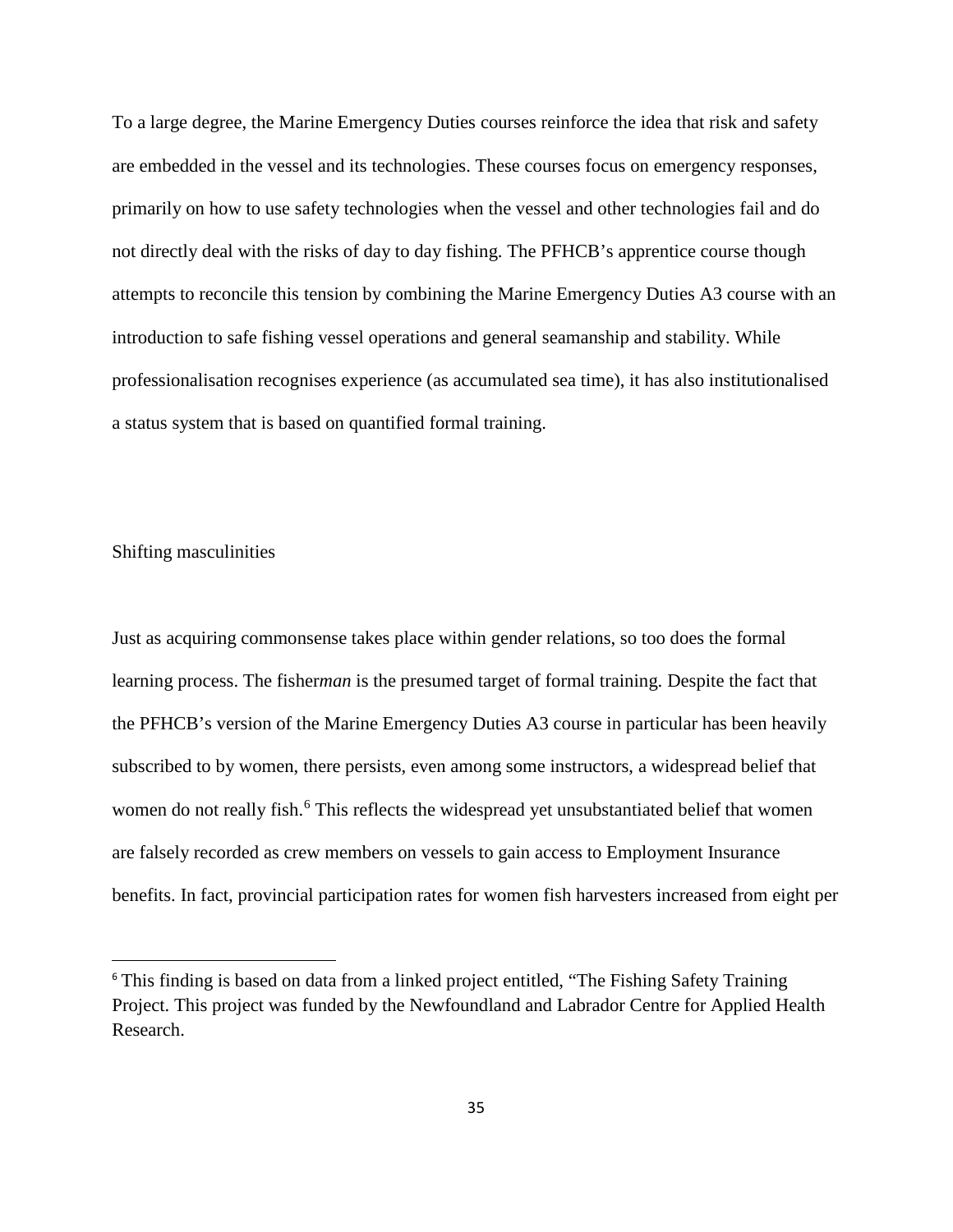cent in 1981 to 20 per cent by 2000 (Grzetic, 2004: p. 17). The increased participation of women in harvesting means that men, and women, must negotiate work and learning spaces that have new gender arrangements.

To illustrate, let's consider how investment in particular vessel designs and technologies may be linked to the reconfiguring of masculinity. Most fish harvesters described the snow crab fishery as dangerous, but there was also a tendency to feminise it, describing it as lacking competitiveness and requiring little skill. According to this line of thinking, the new management strategy of IQs for snow crab reduces competition – with positive consequences for safety -- at least while stocks are plentiful and there is control of the timing of the fishery. IQs mean there is no competition to catch as much snow crab before the total allowable catch is landed. Fish harvesters can therefore ideally decide when to harvest "their" snow crab and they have a general sense about how much money they will earn before leaving the wharf. This is, of course, provided they find the snow crab, which according to many respondents, is not so difficult with the latest fish-finding equipment and the limited mobility of snow crab. The underlining assumption here is that snow crab fishing does not require the same level of skill as was demanded in the hunt for cod. This perceived feminization of snow crab harvesting may also reflect the perceived reduction of physicality required to do the work associated with the introduction of hydraulics, and the increased presence of women on board vessels.

If fisheries as sites of work are interpreted as feminine, this has implications for the ways in which men perform masculinity. The changing regulatory and industrial context seems to encourage harvesters to invest in a masculinity that values professional status, business ethics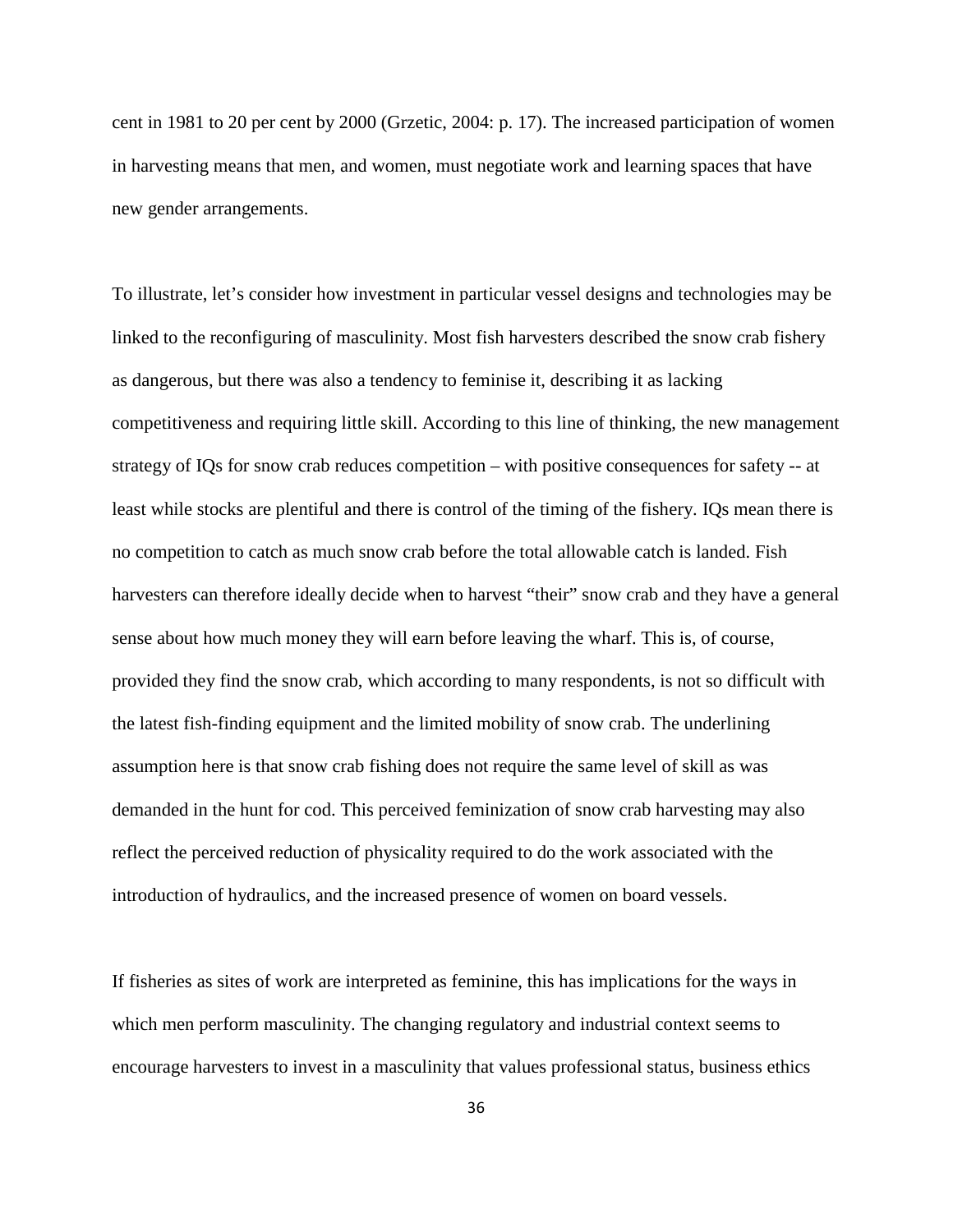and sophisticated vessels and technologies. This direction is not lost on fish harvesters who say there is tremendous pressure to choose between "going bigger" or getting out. A common interpretation among respondents was that larger boats (measuring over 35 feet) are necessary to acquire quotas and to fish crab successfully. As fishing work and harvesters' relationship to risk and safety are increasingly mediated by sophisticated technologies and larger vessels, inexperience and gaps in knowledge may pose new risks -- risks that are not addressed in the Marine Emergency Duties courses. The tendency to for some harvesters to equate safety with owning technologies and larger vessels could contribute to a tendency to take greater risks. Also, some of the new navigation, communication and safety technologies require specialized knowledge (beyond the scope of a Marine Emergency Duties Course) to operate them. Navigational technologies, such as Global Position Systems (GPS), are very helpful when traveling to offshore grounds for gear retrieval, staying on course and reducing the risk of collision. However, over-reliance on these technologies and potential knowledge gaps related to their safe operation can undermine safety. Electronic equipment like GPS technology and laptop computers with digital charts often ceases to operate when power supplies fail and, therefore, can be useless when engines fail. GPS technologies can help plot a course and make it easy to return to particular grounds and gear but may not distinguish between water and land. Thus reliance on GPS technology has been associated with fishing vessel groundings.

## Conclusion

Fish harvesters' understandings and practices of risk and safety are complex and dynamic. A focus on everyday fisheries risks and practices shifts the discussion away from incident rates and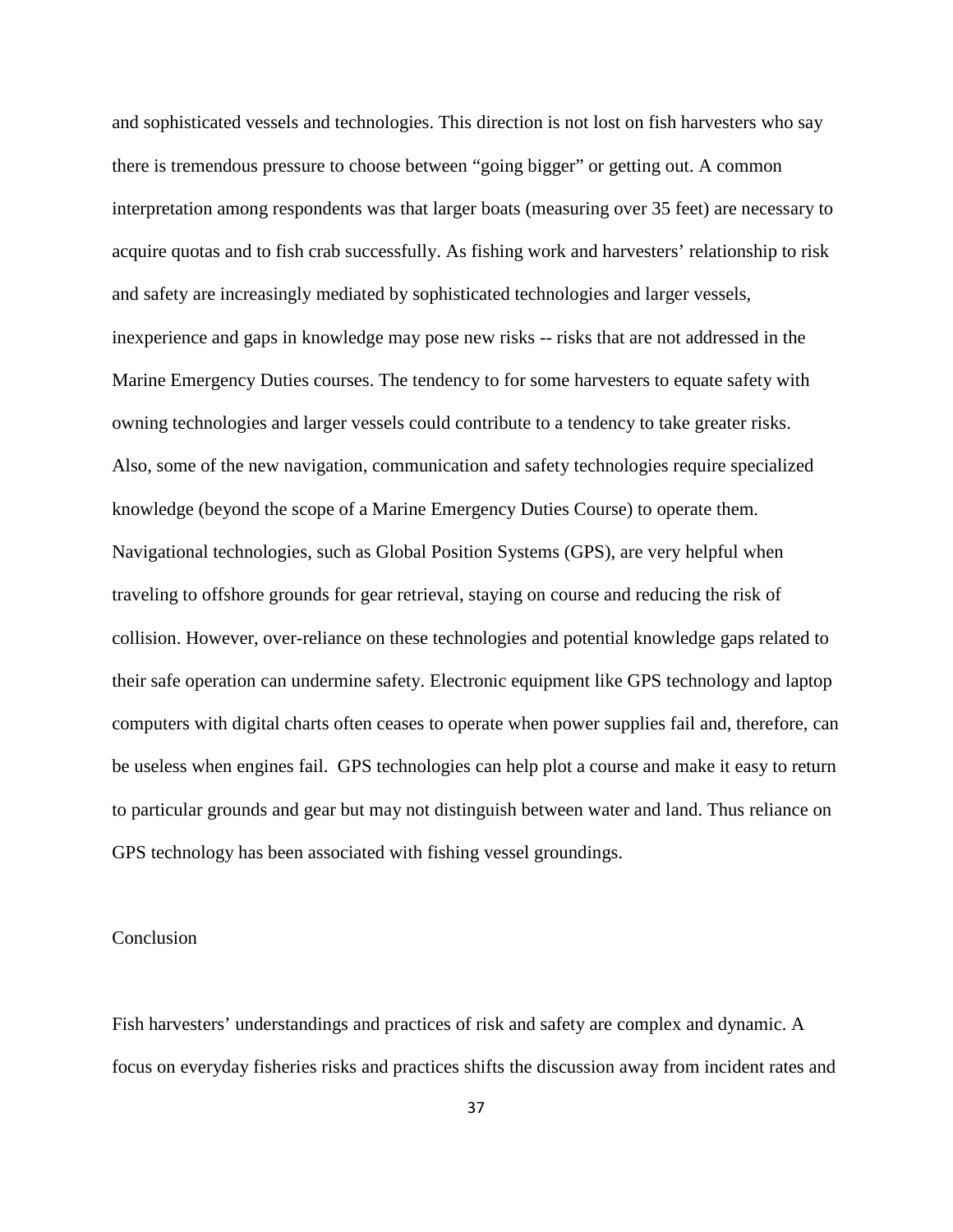directs attention to day to day work routines and fish harvesters' culturally specific "commonsense" knowledge about risk and safety. In so doing, it demonstrates how official agencies and models that rely on quantifying incidents may miss entirely such mundane risks as working with rope. A focus on the everyday lives of fish harvesters also points to their agency in their attempts to manage and negotiate new fisheries risks associated with snow crab harvesting. And, contrary to the assumption in Beck's risk society thesis (2005) that traditional social structures are no longer important, this case study makes clear that more nuanced considerations of fisheries risks must consider how risk is mediated by and mediates gender and others structures of inequality. Risk and safety are not isolated "things" out there to be revealed, counted, and neatly governed. Risk and safety are negotiated in specific, gendered contexts.

Over the past decade, we have been witnessing a shift in the local meanings of safety and risk and in what it means to be a fisherman. This shift is not complete nor has it been linear. It seems clear however that a convergence of sorts is occurring – with the state and industry supporting a masculine entrepreneurial and vessel-oriented approach to OHS. This convergence has implications for safety but the connections are sometimes not clear because they are mediated by gender – often an invisible or assumed masculinity. This study on the Newfoundland fisheries demonstrates the important contributions feminist sociology can make to risk and OHS research. Feminist sociology helps reveal tensions and competing constructions of safety as well as the wider social structures, particularly gender, that mediate understandings of safety and practices.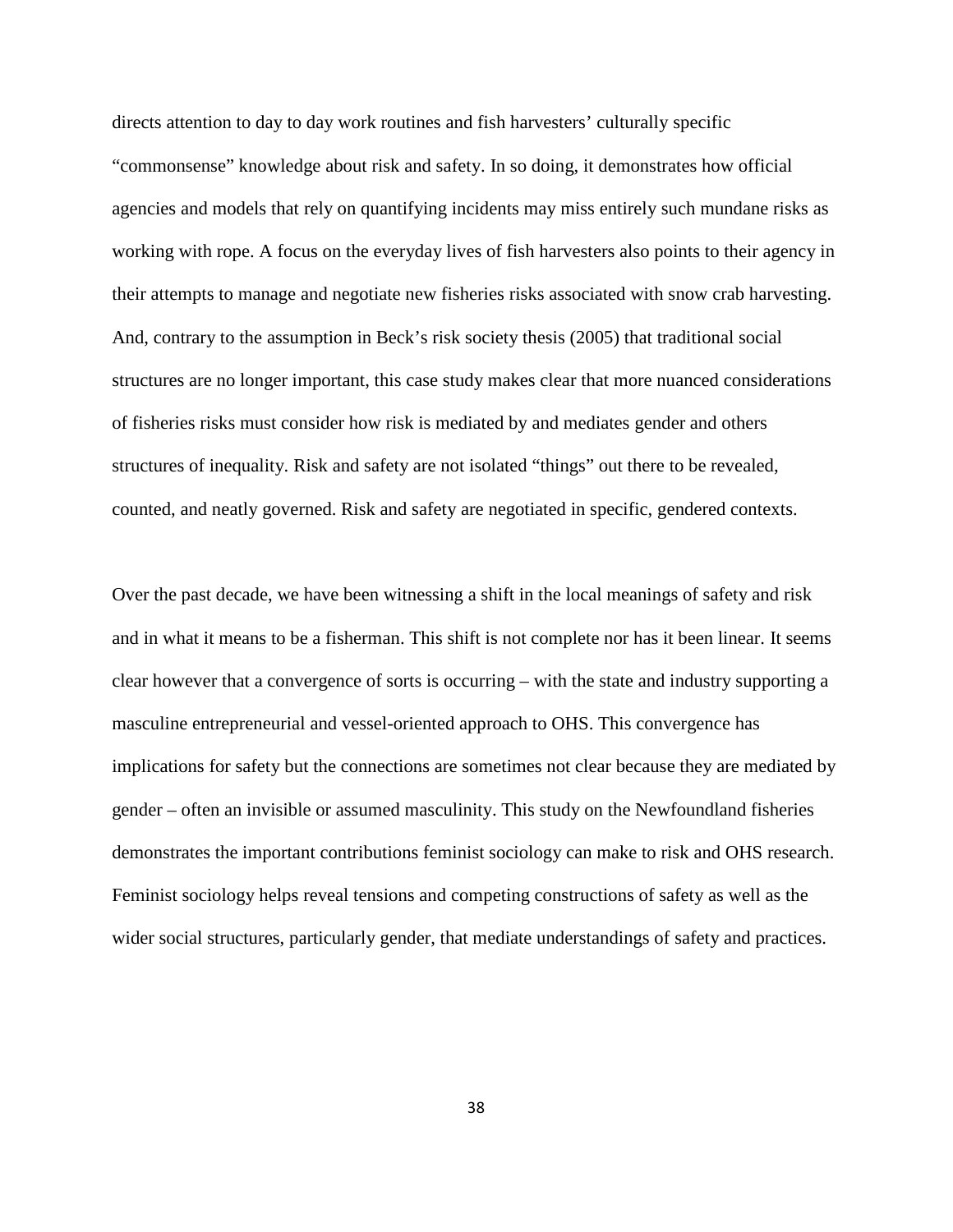### Reference List

Beck, U. (2005) Risk Society: Towards a New Modernity (London, Sage).

- Bena, J.F., Bailer, A.J., Loomis, D., Richardson, D., & Marshall, S. (2004) Effects of data limitations when modeling fatal occupational injury rates, American Journal of Industrial Medicine, 46, pp. 271-283.
- Binkley, M. (1995) Risks, Dangers and Rewards in the Nova Scotia Offshore Fishery (Montreal, McGill-Queen's University Press).
- Binkley, M., Neis, B., Bornstein, S., & Navarro, P. (2006) Fishing Vessel Safety Longitudinal Analysis:1989-2001, submitted to the National Search and Rescue Secretariat New Initiatives Fund. <http://www.safetynet.mun.ca/pdfs/FVSLA.pdf>

Bourdieu, P. (1977) Outline of a theory of practice (Cambridge, Cambridge University Press).

Brennan, S. (forthcoming) "In God's Pocket": Accidents, Injuries, and Perceptions of Risk among Contemporary Newfoundland Fish Harvesters, unpublished MA Thesis, (St. John's, Memorial University of Newfoundland).

Connell, R.W. (1995) Masculinities (Oxford, Polity Press).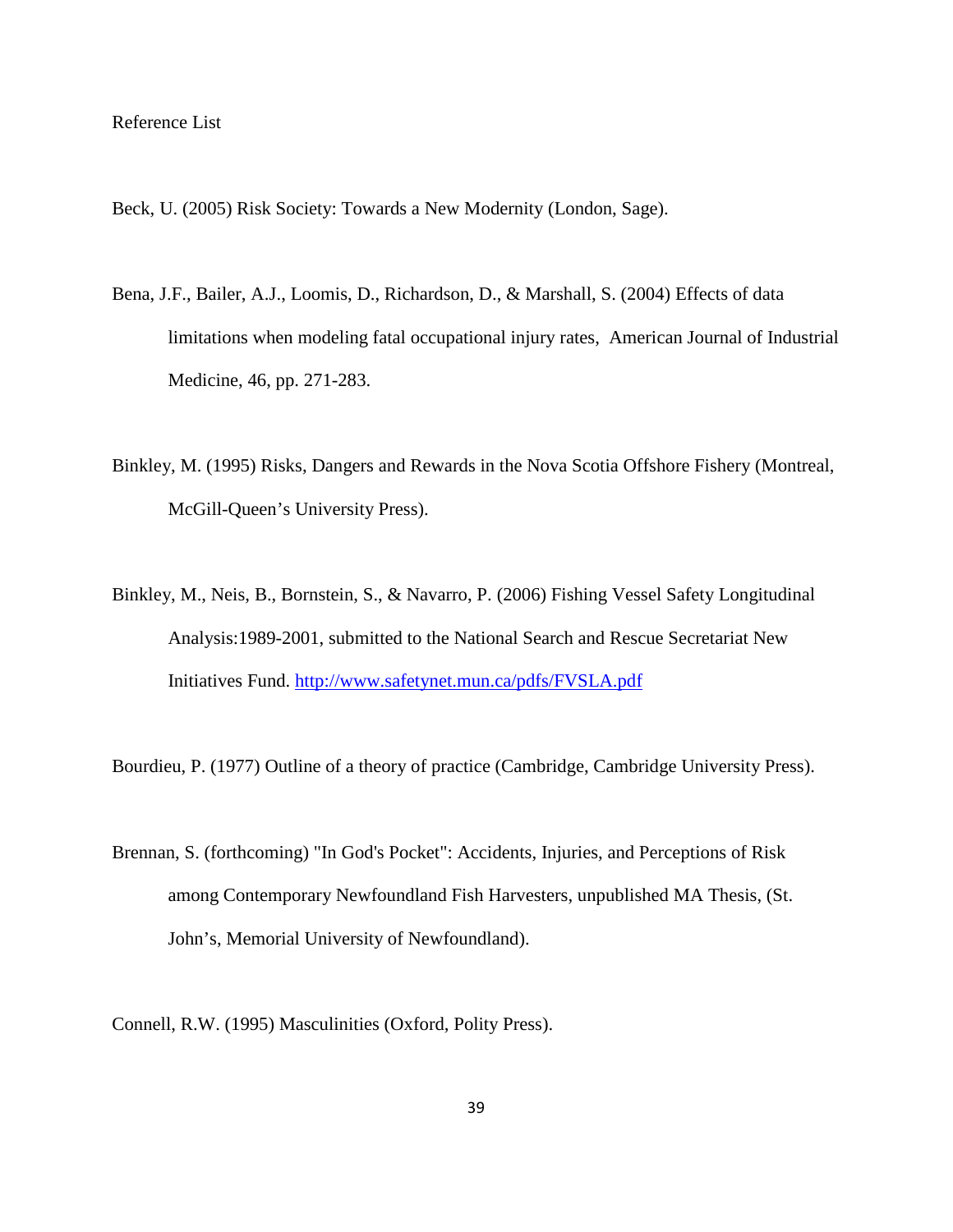- Department of Fisheries and Oceans (1996) Commercial Fisheries Licensing Policy for Eastern Canada (Ottawa, Communications Directorate). [http://www.dfo](http://www.dfo-mpo.gc.ca/communic/lic_pol/index_e.htm)[mpo.gc.ca/communic/lic\\_pol/index\\_e.htm](http://www.dfo-mpo.gc.ca/communic/lic_pol/index_e.htm)
- Department of Fisheries and Oceans (2001) Fisheries Management Policies on Canada's Atlantic Coast. [http://www.dfo-mpo.gc.ca/afpr-rppa/FINAL%20-%20ENGLISH%20-](http://www.dfo-mpo.gc.ca/afpr-rppa/FINAL%20-%20ENGLISH%20-%20APRIL%202002.pdf) [%20APRIL%202002.pdf](http://www.dfo-mpo.gc.ca/afpr-rppa/FINAL%20-%20ENGLISH%20-%20APRIL%202002.pdf)
- Dolan, A.H., Taylor, M., Neis, B., Ommer, R., Eyles, J., & Schneider, D. (2005) Restructuring and health in Canadian coastal communities, *EcoHealth*, 2, pp.195-208.
- Finucane, M.L, Slovic, P., Mertz, J.F., Flynn, J., & Satterfield, T.A. (2000) Gender, race, and perceived risk: the 'white male' effect, *Health, Risk & Society*, 2 (2), pp. 159-172.
- Guernsey, J.R. (1999) Occupational health of maritime and oceanic fishing industries, *Journal of Agricultural Safety and Health*, 5 (2), pp. 191-199.
- Gustafson, P.E. (1998) Gender differences in risk perception: theoretical and methodlogical perspectives, *Risk Analysis*, 18 (6), pp. 805-811.
- Grzetic, B. (2004) *Women Fishes These Days* (Halifax, Fernwood).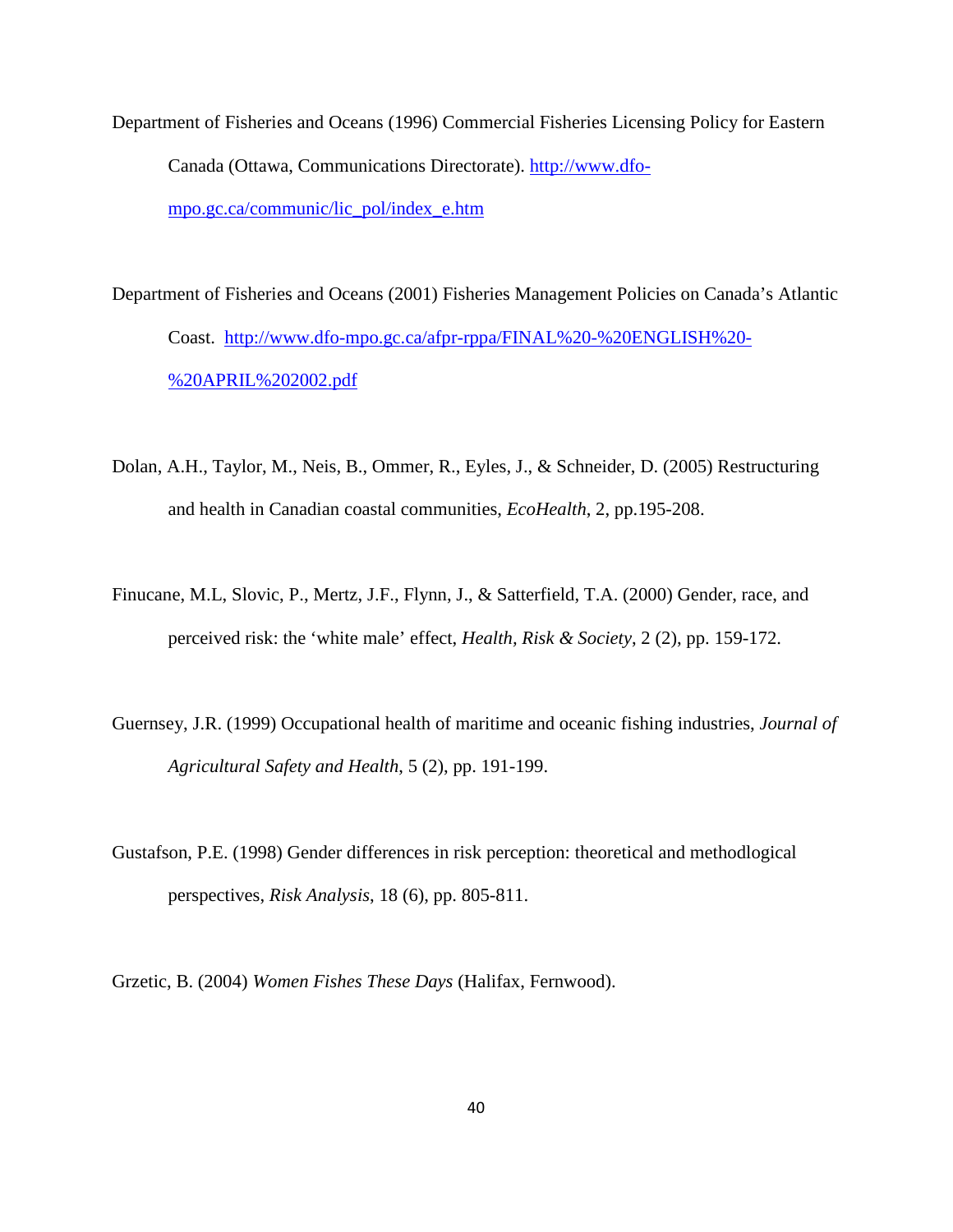- Haggan, N., Neis, B. &Baird, I. (Eds) (2007) *Fishers' Knowledge in Fisheries Science and Management* (Paris, UNESCO).
- Iacuone, D. (2005) "Real men are tough guys": hegemonic masculinity and safety in the construction industry, *The Journal of Men's Studies,* 13 (2), pp. 247-266.
- Jenson, O.C., Sorensen, J.F.L., Canals, M.L., Yunping Hu, Nikolic, N., & Mozer, AA. (2005) Non-fatal occupational injuries related to slips, trips and falls in seafaring, *American Journal of Industrial Medicine*, 47, pp.161-171.
- Jensen, O., Christensen, S., Larsen, S.E., & Soerensen, L. (1996) Occuational injuries among fishermen, *Bull. Inst. Mar. Trop. Med. Gdynia*, 47 (1/4), pp. 11-18.
- Jenson, O.C. (1996) Work related injuries in Danish fishermen, *Occup. Med*., 46 (6), pp.414- 420.
- Kimmel, M.S. (2001) Global Masculinities: Restoration and Resistance: A Man's World? In: B. Pease & K. Pringle (Eds) *Changing Men's Practices in a Globalized World*, pp. 21-37 (London, Zed Books).
- McDonald, M.A. & Kucera, K.L. (2007) Understanding non-industrialized workers' approaches to safety: how do commercial fishermen "stay safe"?, *Journal of Safety Research*, 38, pp. 289-297.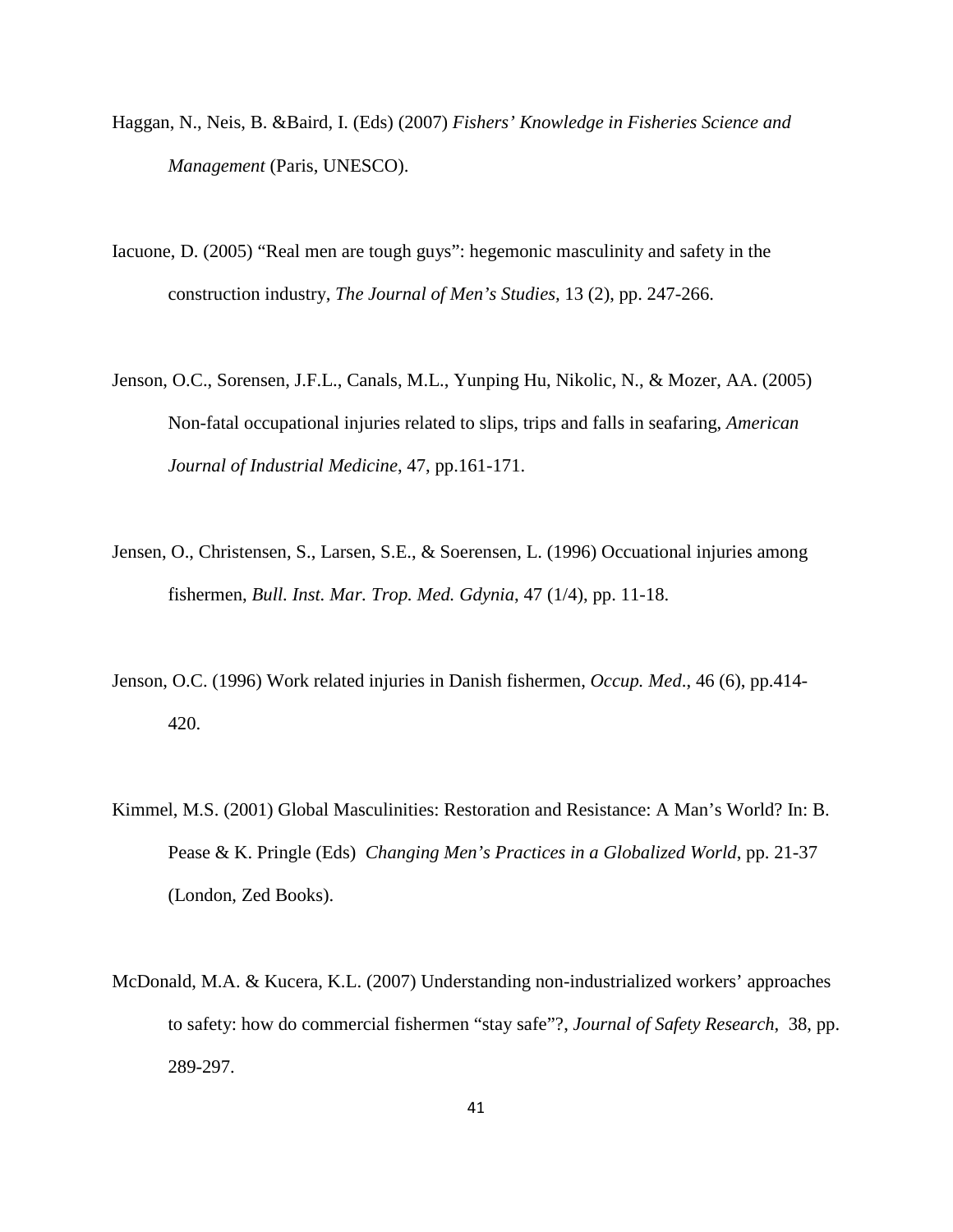- Messing, K. (1998) *One-Eyed Science: Occupational Health and Women Workers* (Philadelphia, Temple University Press).
- Munk-Madsen, E. 1998. "The Norwegian Fishing Quota System: Another patriarchal Construction?," *Society and Natural Resources*, 11, pp. 229-240.
- Murray, M. (2005) "The fishing will never leave me": injured fish harvesters talk about accidents, injuries and disability (St. John's, Memorial University).
- Murray, M., FitzPatrick, D. & O'Connell, C. (1997) Fishermen's blues: factors related to accidents and safety among Newfoundland fishermen, *Work & Stress*, 11 (3), pp. 292- 297.
- Murray, M. & Dolomount, M. (1995) Accidents in the Inshore: Safety Attitudes and Practices among Newfoundland Inshore Fishermen, Stage 2 Report: The Survey Study, A report submitted to the Occupational Health and Safety Branch, Department of Employment and Labour Relations, Government of Newfoundland and Labrador.
- Murray, M. & Dolomount, M. (1994) A Constant Danger: Safety Attitudes and Practices among Newfoundland Inshore Fishermen and Related Personnel, Stage 1: The Interview Study. A report submitted to the Occupational Health and Safety Division, Department of Employment and Labour Relations, Government of Newfoundland and Labrador.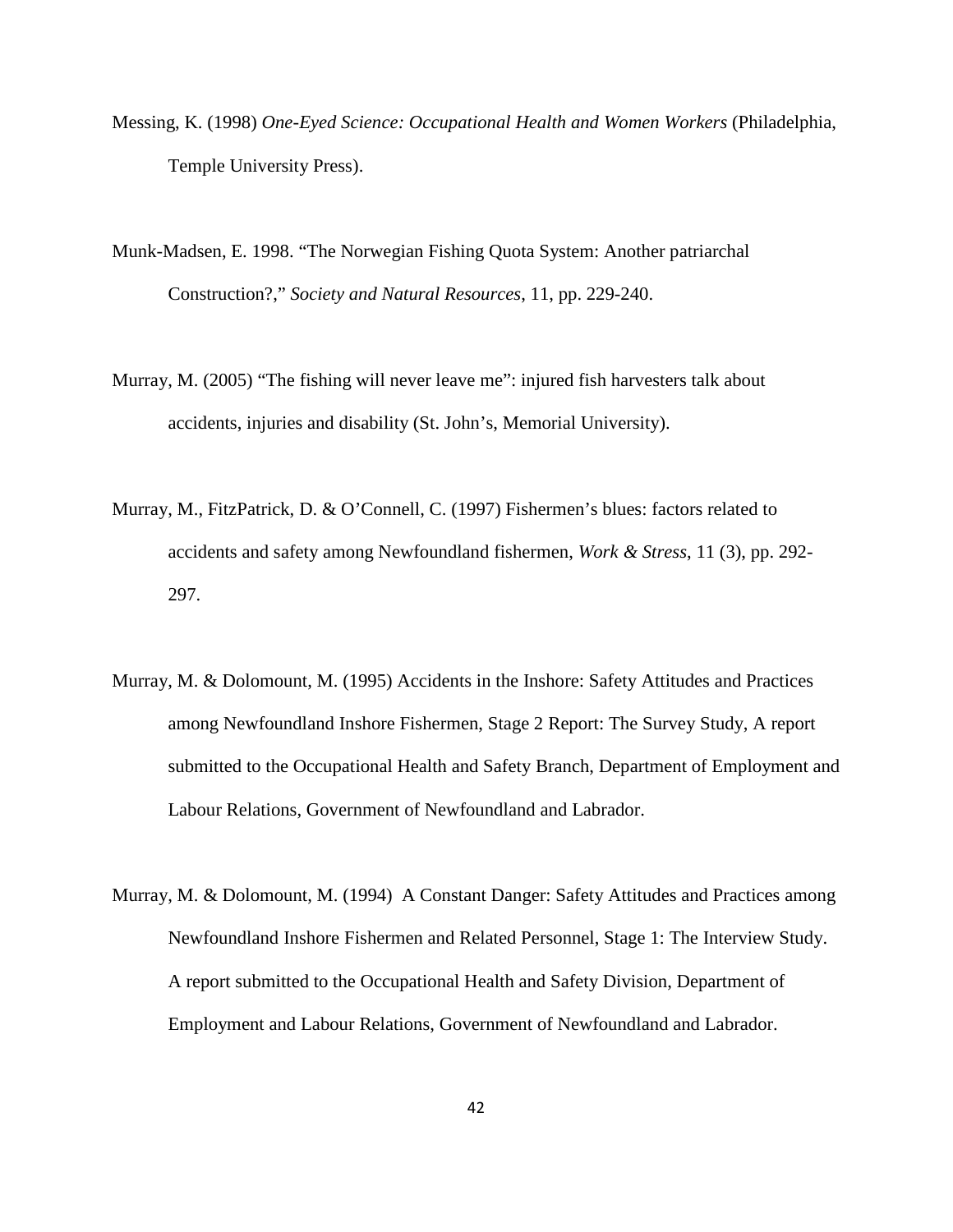- Neis, B. (1993) From 'Shipped Girls' to 'Brides of the State': The Transition from Familial to Social Patriarchy in the Newfoundland Fishing Industry, *Canadian Journal of Regional Science*, 16 (2), pp. 185-211.
- Neis, B & Williams, S. (1997) The New Right, Gender and the Fisheries Crisis: Local and Global Dimensions, Atlantis, 21 (2), pp. 47-62.
- Paap, K. (2003) Voluntarily Put Themselves in Harm's Way: The "Bait and Switch" of Safety Training in the Construction Industry, *Research in the Sociology of Work*, 12, pp. 197- 227.
- Palsson, G. (2000) Finding One's Sea Legs: Learning, the Process of Enskilment, and Integrating Fishers and Their Knowledge into Fisheries Science and Management, in: B. Neis & L. Felt (Eds) *Finding Our Sea Legs: Linking Fishery People and Their Knowledge with Science and Management,* pp. 26-40 (St. John's, Institute of Social and Economic Research).
- Petursdottir G, Hannibalsson O, Turner, J.M.M. (2001) *Safety at sea as an integral part of fisheries management*, FAO Fisheries Circular No. 966, (Rome, FAO).
- Pelot, R. (2000) *Newfoundland fishing incidents: perspectives and analysis*, (Halifax, Dalhousie University).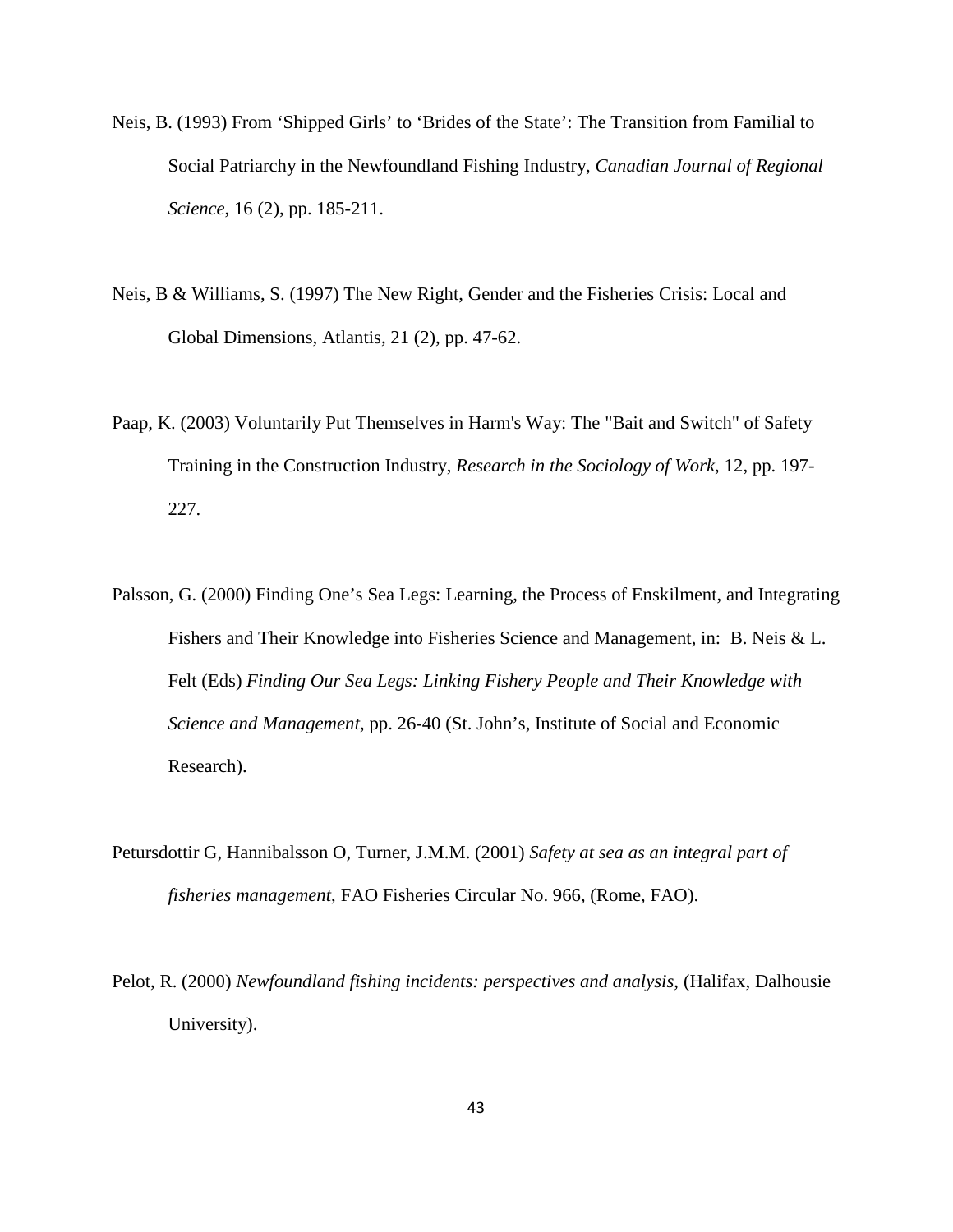- Poggie, J.J. & Pollnac, R.B. (1997) Safety Training and Oceanic Fishing, *Marine Fisheries Review*, 59 (2), pp. 25-28.
- Pollnac, R.B., Poggie, J.J. & VanDusen, C. (1995) Cultural adaptation to danger and the safety of commercial oceanic fishermen, *Human Organisation*, 54 (2), pp.153-159.
- Power, N. (2005) *What do they call a fisherman? Men, gender, and rrestructuring in the Newfoundland fishery* (St. John's, ISER).
- Praxis Research and Consulting Inc. (2005) *Setting a New Course, Phase II Human Resources Sector Study for the Fish Harvesting Industry in Canada*, report prepared for Canadian Council of Professional Fish Harvesters.
- Professional Fish Harvesters Certification Board website.<http://www.pfhcb.com/structure.php> Accessed 2007.
- Windle, M., Neis, B., Bornstein, S., Binkley, M., & Navarro, P. (submitted) Fishing occupational health and safety: a comparison of regulatory regimes and safety outcomes in six countries. *Marine Policy.*
- Wiseman, M, Burge, H. & DFO Intra-Departmental Working Group. (2000) *Fishing Vessel Safety Review (less than 65 feet)*, (St. John's, Maritime Search and Rescue, Newfoundland Region).